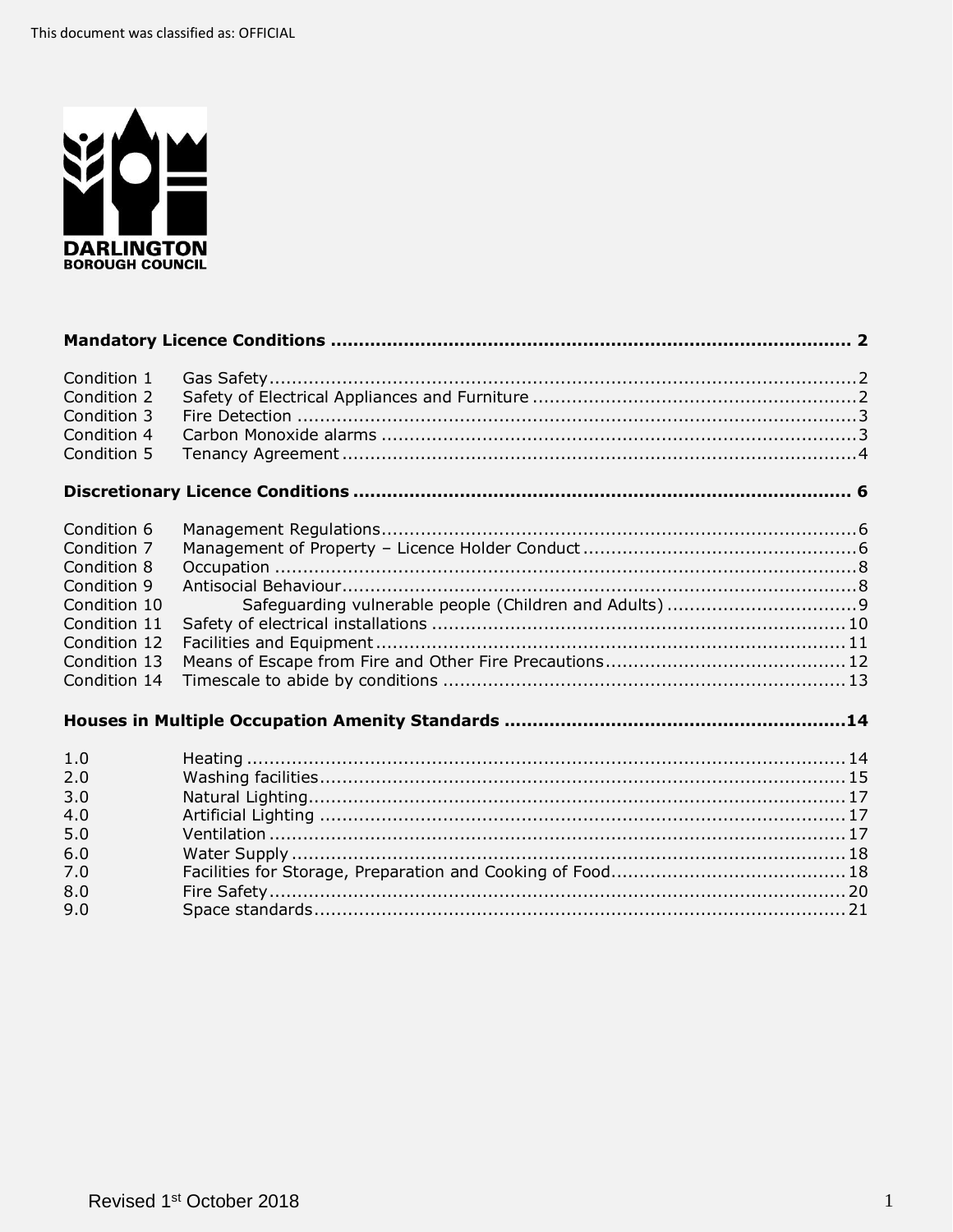

# <span id="page-1-0"></span>**Mandatory Licence Conditions**

 Darlington Borough Council 'the Council' may at any reasonable time, visit and inspect the licensed premises to check for compliance with the conditions of this Licence. The Licence Holder must ensure that all reasonable requests for access to the property are met and such access is granted.

# <span id="page-1-1"></span>**Condition 1 Gas Safety**

 *Conditions requiring the licence holder, if gas is supplied to the house, to produce to the local housing authority annually for their inspection a gas safety certificate obtained in respect of the house within the last 12 months.* 

 *(Housing Act 2004 Schedule 4 1(2))* 

- i) This certificate shall be submitted annually and comply with the Gas Safety (Installations and Use) Regulations 1998 (as amended).
- ii) The Licence holder shall ensure that an annual safety check is carried out by a registered engineer approved under the Gas Safety (Installations and Use) Regulations 1998, as amended by the Gas Safety (Installation and Use) (Amendment) Regulations 2018, on each gas appliance/flue in the house and shall submit to the Local Authority a valid gas safety certificate in respect of the house and thereafter within four weeks of each check being completed.

# <span id="page-1-2"></span> **Condition 2 Safety of Electrical Appliances and Furniture**

- *(a) To keep electrical appliances and furniture made available by him in the house in a safe condition;*
- *(b) To supply the authority, on demand, with a declaration by him as to the safety of such appliances and furniture.*

(Housing Act 2004 Schedule 4 1(3))

- i) The Licence Holder must ensure that all electrical appliances in the house supplied by them are maintained in a safe condition.
- ii) The Licence holder shall ensure that all electrical appliances made available in the house by them are inspected visually for defects (e.g. frayed wiring, badly fitting plugs etc) at the beginning of each occupancy, regularly thereafter and in any event every two years.
- iii) The Licence holder shall ensure that earthed equipment made available by them are tested at the point of supply and at least every two years thereafter (more often if deemed necessary by a risk assessment undertaken by the Licence holder). This test shall be undertaken by a person competent in the use of the testing equipment and who has the appropriate electrical knowledge and training.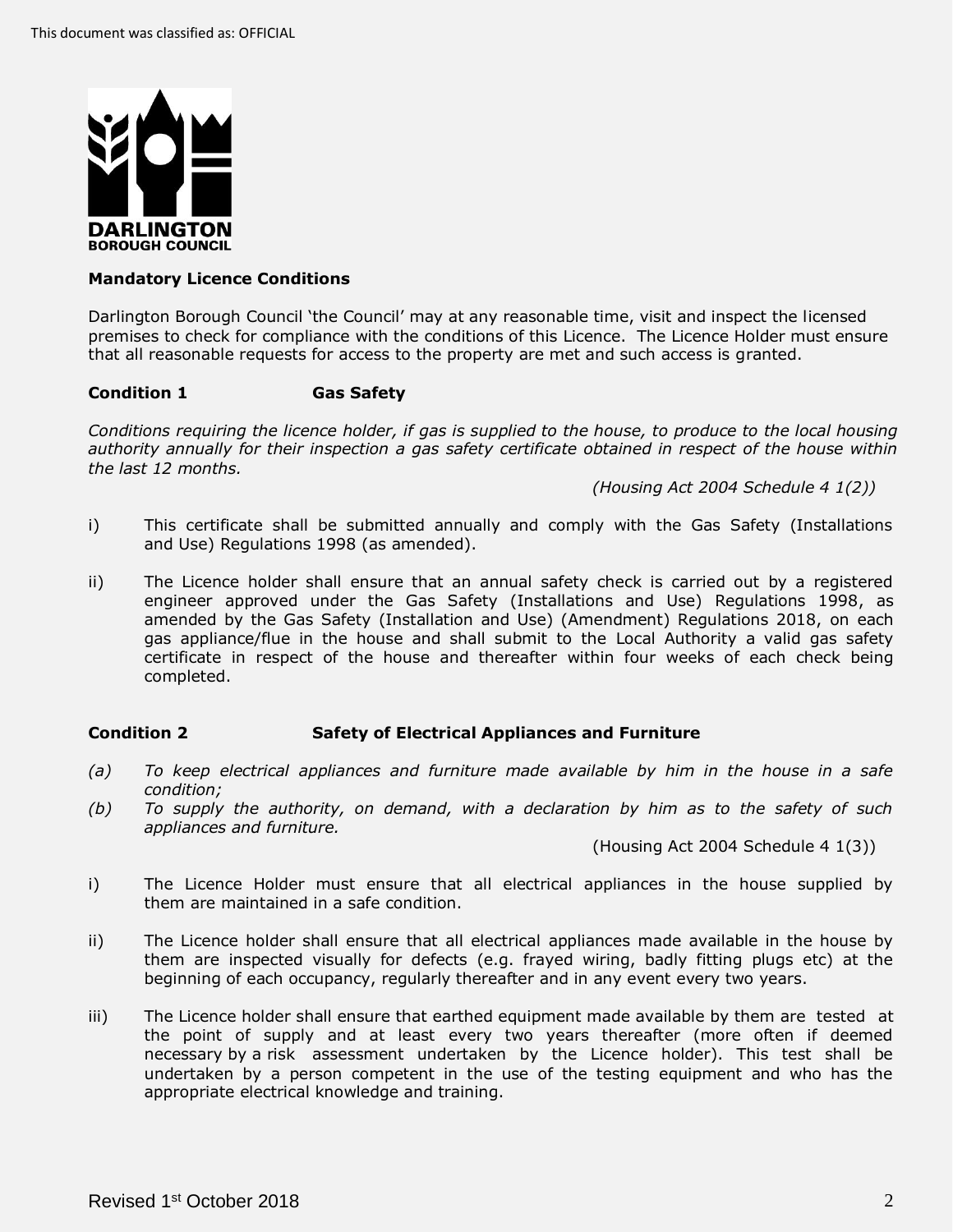- iv) The licence holder shall ensure that the Electrical Equipment (Safety) Regulations 1994 (or any Regulations which subsequently replace these) are complied with.
- v) The licence holder will be required to ensure that all portable electrical appliances and furniture, other than those supplied by the occupiers, are kept in a safe condition.
- vi) The licence holder shall ensure that any upholstered furniture provided, whether new or second-hand, complies with the Furniture and Furnishings (Fire) (Safety) Regulations 1988, as amended.
- vii) The Licence holder shall ensure that a record of visual inspections and tests is maintained.
- viii) The licence holder shall ensure that unsafe electrical appliances are removed from the property.
- ix) If requested by the Local Authority, the licence holder will be required to supply a declaration as to the safety of electrical appliances and furniture.

# <span id="page-2-0"></span>**Condition 3** Fire Detection

*Conditions requiring the licence holder—*

- *(a) to ensure that a smoke alarm is installed on each storey of the house on which there is a room used wholly or partly as living accommodation, and* 
	- *(ii) to keep each such alarm in proper working order;*
- (b) to supply the authority, on demand, with a declaration by him as to the condition and  *positioning of such alarms.*

 *(Housing Act 2004 Schedule 4 1(4))* 

- i) The licence holder must ensure that a fire detection system, which includes smoke alarms, is installed in the property and that the system is kept in proper working order.
- ii) The Local Authority may request that the licence holder supplies a declaration that the detection is in proper working order and require details of the positioning of such alarms.
- iii) If requested by the Local Authority, the licence holder will be required to supply a certificate for the fire detection system.

## <span id="page-2-1"></span>**Condition 4 Carbon Monoxide alarms**

*Conditions requiring the licence holder—*

- *(a) to ensure that a carbon monoxide alarm is installed in any room in the house which is used*  wholly or partly as living accommodation and contains a solid fuel burning combustion *appliance;*
- *(b) to keep any such alarm in proper working order; and*
- *(c) to supply the authority, on demand, with a declaration by him as to the condition and positioning of any such alarm.*

 *(Housing Act 2004 Schedule 4 1(4))* 

 i) The licence holder must ensure that the carbon monoxide alarm is installed in the property and that the system is kept in proper working order.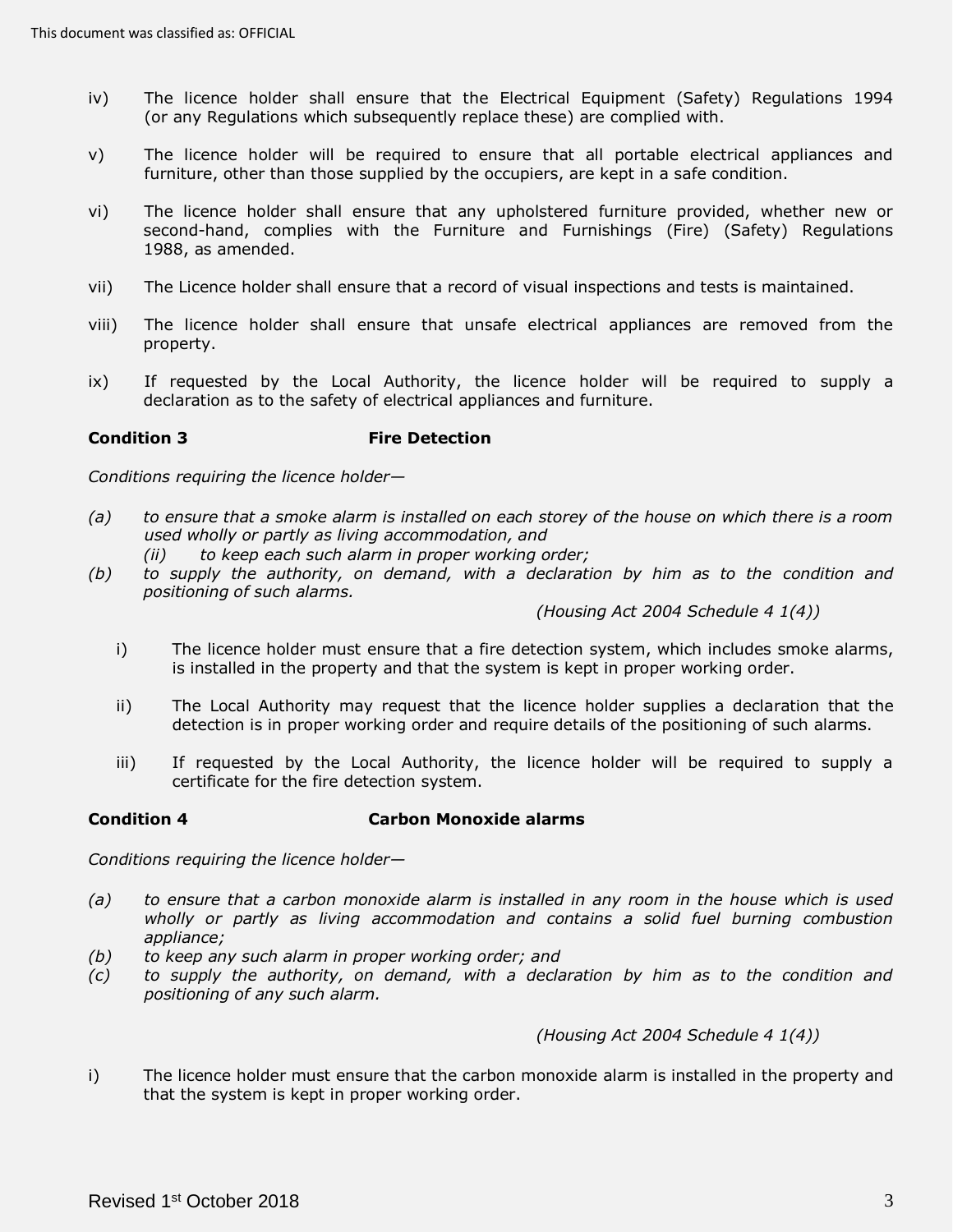ii) The local authority may request that the licence holder supplies a declaration that the carbon monoxide alarm is in proper working order and require details of the positioning of such alarms.

## <span id="page-3-0"></span>**Condition 5 Tenancy Agreement**

 *Conditions requiring the licence holder to supply to the occupiers of the house a written statement of the terms on which they occupy it.* 

 *(Housing Act 2004 Schedule 4 1(5))* 

 i) The licence holder must ensure that all occupants are supplied with a tenancy agreement, an agreed statement of the terms on which they occupy the house. This statement should ensure that each occupier is made aware of any conditions imposed by the Council relating to the behaviour of occupants, and that compliance with any such conditions is made a condition of occupancy.

These conditions are that the occupants shall:

- a. not use the house or allow others to use the house in a way which causes a nuisance, anti-social behaviour, annoyance or damage to neighbouring, adjoining or adjacent property; or to the owners or occupiers of those properties. This includes any nuisance caused by noise;
- b. not leave the property unoccupied for more than 28 days without providing the Licence Holder and/manager with reasonable notice;
- c. comply with arrangements made by the manager, owner or Licence Holder, for the storage and disposal of refuse and household waste;
- d. not cause damage to fixtures, fittings, fire precautions, or premises and if so damaged to make good all damage that may occur during the term of occupation that are the responsibility of the tenant;
- e. permit the Licence Holder and/or manager or their agents or contractors upon giving at least 24 hours' notice in writing (except in emergencies) to enter the house at all reasonable times for the purpose of inspection;
- f. Not use common areas, including shared living rooms, kitchens, hallways etc. of the house for sleeping, either by tenants or their guests.
- ii) The licence holder shall ensure that notification in writing is given to all occupants at the beginning of their occupancy of the arrangements in place to deal with emergencies and other repairs.
- iii) The Licence Holder must ensure that they conduct their obligations and responsibilities to the occupants in accordance with landlord/tenant law and that:
	- a. Occupants are aware of the obligations and procedures for requesting repairs and of landlord/tenant rights regarding access to carry out repairs;
	- b. Occupants are aware of what services rental payment includes, the consequences of non- payment, the procedures relating to deposits and the calculation of refunds at end of tenancy;
	- c. The licence holder shall ensure that all deposits are handled and processed in compliance with the Tenancy Deposit Guarantee Scheme;
	- d. Legal binding agreements and other documentation relating to the occupants use and occupation of the house are fair, clear and concise and the contents are explained to, and understood by, the occupants;
	- e. Where documents are to be signed by the occupants, a copy is to be provided to them within 14 days of this signature being obtained;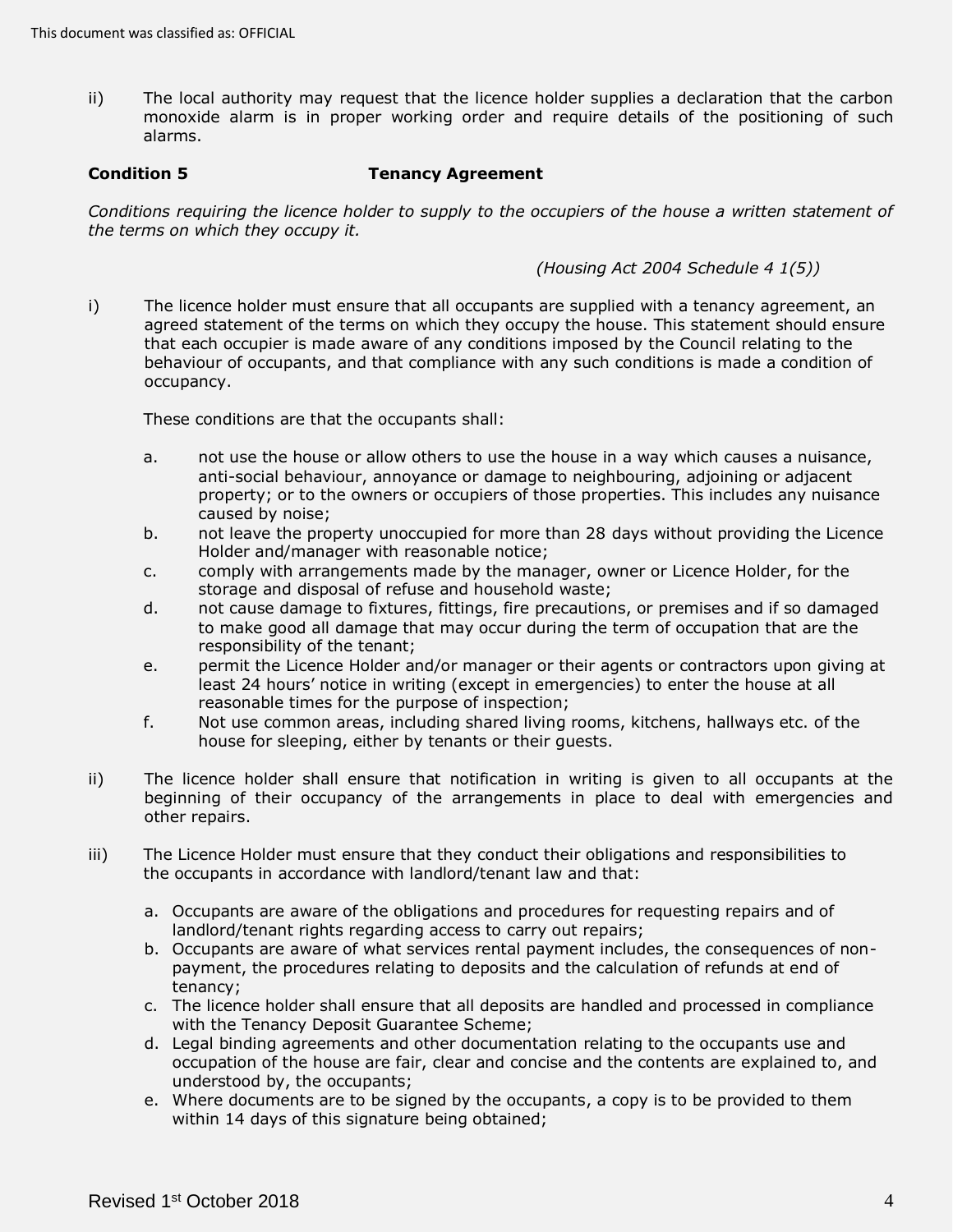- f. Vacant possession is sought only using the appropriate notices and lawful possession procedures.
- g. Occupants have quiet enjoyment of their accommodation;
- iv) Where an occupier does not have a written tenancy agreement a reasonable notice period of at least 28 days must be provided by the landlord to end the occupation or with the mutual agreement of the occupier and the landlord, where the occupier has been resident for more than 30 days.
- v) Where occupation is by licence the HMO Licence Holder/property manager maintains a daily register of occupancy recording the numbers of occupants and their full names, such register to be available for production on request at the premises at any reasonable time.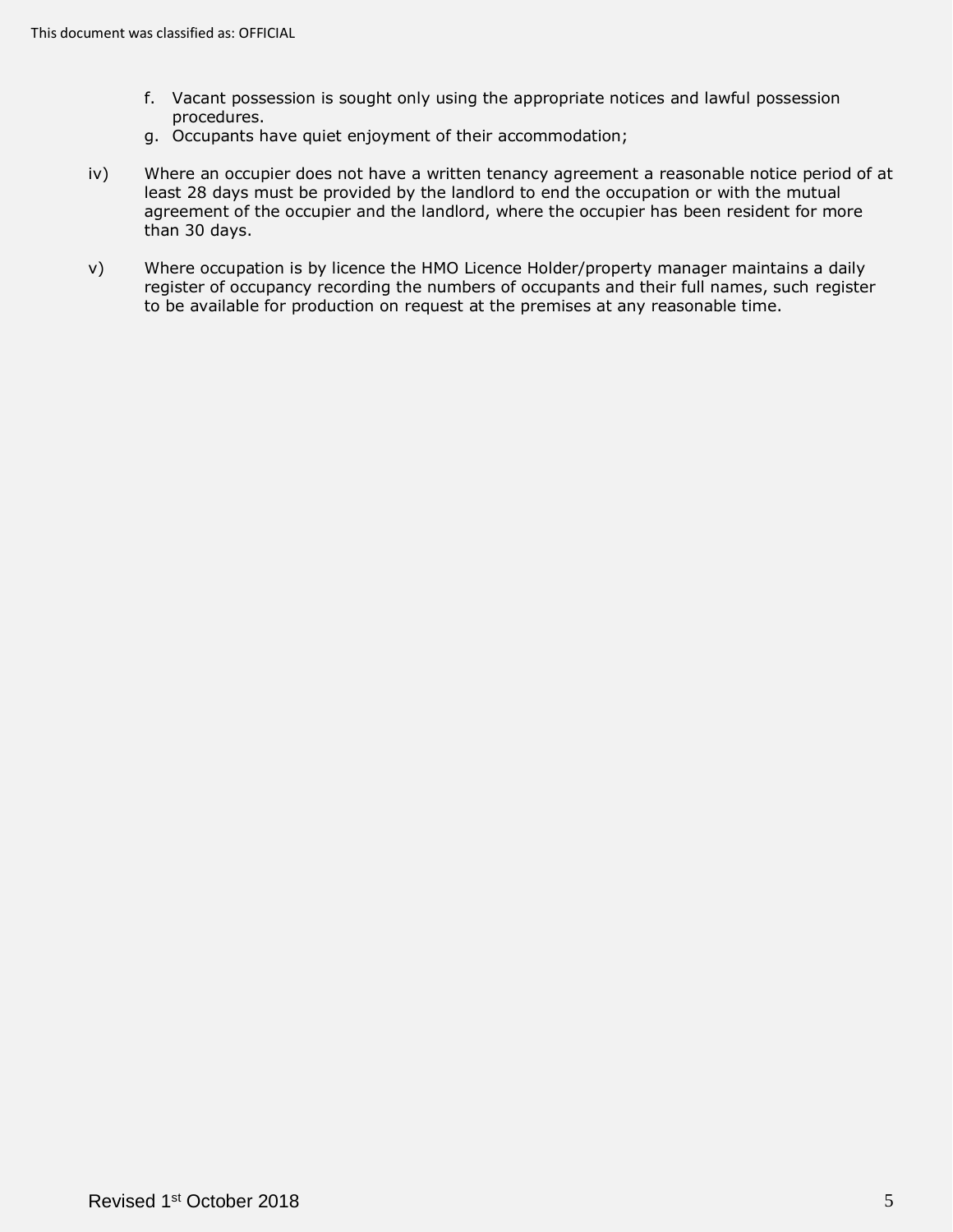# <span id="page-5-0"></span>**Discretionary Licence Conditions**

 *A licence may include such conditions as the local housing authority consider appropriate for regulating all or any of the following-*

- o *the management, use and occupation of the house concerned, and*
- o *its condition and contents.*

(Housing Act 2004 Part 2 Section 67 (1))

## <span id="page-5-1"></span>**Condition 6 Management Regulations**

 i) The person responsible for a House in Multiple Occupation shall not knowingly or without reasonable excuse persistently contravene The Management of Houses in Multiple Occupation (England) Regulations 2006 - or any Regulations, which subsequently replace these - and any Approved Code of Practice issued under section 233 of the Housing Act 2004.

 (A copy of The Management of Houses in Multiple Occupation (England) Regulations 2006, can be found in the appendix of this document).

 NOTE: A House in Multiple Occupation (HMO) should be managed at all times so as to comply with the above regulations. All HMO landlords and managers are expected to be familiar with these regulations and act in a manner so as not to knowingly or without reasonable excuse contravene them.

> It is expected that landlords/managers carry out inspections of any shared facilities and areas in their premises on a weekly basis to ensure compliance with these regulations.

## <span id="page-5-2"></span> **Condition 7 Management of Property – Licence Holder Conduct**

- i) The licence holder must ensure that any persons involved with the management of the house including themselves to their best knowledge are "fit and proper persons" for the purposes of the Act. Any change in these circumstances shall be notified to the local authority in writing.
	- NOTE: Knowingly failing to provide information, or providing false information, required for an application for Licensing or failure to notify the Council of any change of circumstances, may result in prosecution
- ii) The licence holder must consult with the Local Authority before making any material changes to the layout, amenity provision, fire precautions or mode of occupation of the house.
- iii) A condition of the licence is that the licence fee is paid in full on demand of the Local Authority.
- iv) The licence holder must advise the Council immediately if there will be a transfer of ownership OR management of the house.
- v) The Licence Holder shall always nominate a representative to act on their behalf on occasions of their holidays, illness or other temporary absence. The occupiers shall be made aware of any such arrangements and be given contact details, updated as necessary.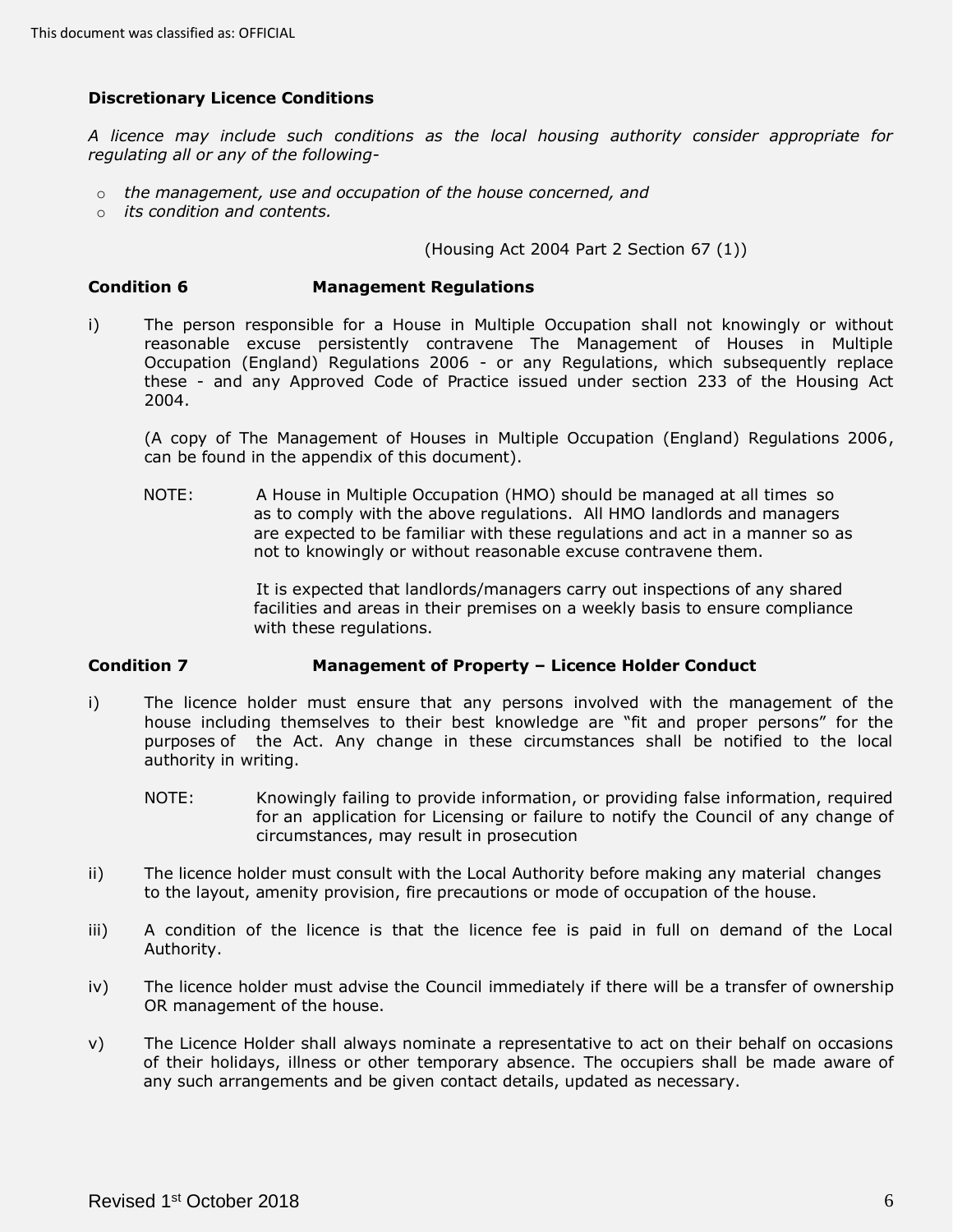- vi) Should the Licence Holder intend to be absent from the UK for a period of more than 1 month, they should notify the Council, and provide in writing, alternate contact details of a suitable person who will act on their behalf.
- vii) The licence Holder must ensure that any persons involved with the management of the house are to their best knowledge "fit and proper persons" for the purposes of the Act.
- viii) The licence holder must ensure that a copy of the licence is clearly displayed within the common parts of the house for the benefit of all tenants. The schedule of licence conditions must also be provided for viewing by any occupier upon request or may be displayed adjacent to the licence.
- ix) The licence holder must display within the common parts of the house his/her contact details together with those of any manager or agent appointed in connection with the running of the house.
- x) The licence holder will be required to ensure that there are sufficient measures in the property to provide a secure environment for the occupiers.
	- NOTE: These measures should not affect the fire precautions in place within the property i.e. all accommodation doors and final exit doors are to be fitted with locks with a thumb turn device on the inside of the door.
- xi) The person responsible for a House in Multiple Occupation shall maintain it in a reasonable state of repair having regard to its age, character and locality. The licence holder must ensure that the house is maintained free from serious disrepair and to ensure that the exterior of the house is maintained in a reasonable decorative order and in reasonable repair.
	- a) The Licence Holder must ensure that appropriate procedures are put in place to respond to general repairs within an appropriate period of any initial notification according to the nature and extent of the reported defect.
	- b) The Licence Holder must ensure that appropriate procedures are put in place to respond to emergency repairs within a period of 24 hours of any initial notification and that sufficient funds are available at all times to finance such emergency repair work. Emergency repairs work shall include the following:
		- $\circ$  Any leaking water or waste pipe, tank, cistern or boiler leading to severe dampness or flooding within the premises;
		- o Failure of the automatic fire detection and warning system;
		- $\circ$  Failure of the electricity, gas or water supplies resulting from any defect which is the responsibility of the Licence Holder to rectify, such as failure a of the landlords supply;
		- o Making secure any window or door which has been left insecure following a break-in;
		- o Failure of the heating to all or part of the house;
		- $\circ$  Blockage of any drain soil pipe or water closet leading to ingress of sewage within any part of the house or the flooding of any yard, passageway or path providing direct access to the house; and
		- o Damage to roof coverings and/or associated rainwater goods leading to severe rainwater penetration within the house.
- xii) The licence holder shall ensure that the common areas of the property are kept in a clean any tidy condition.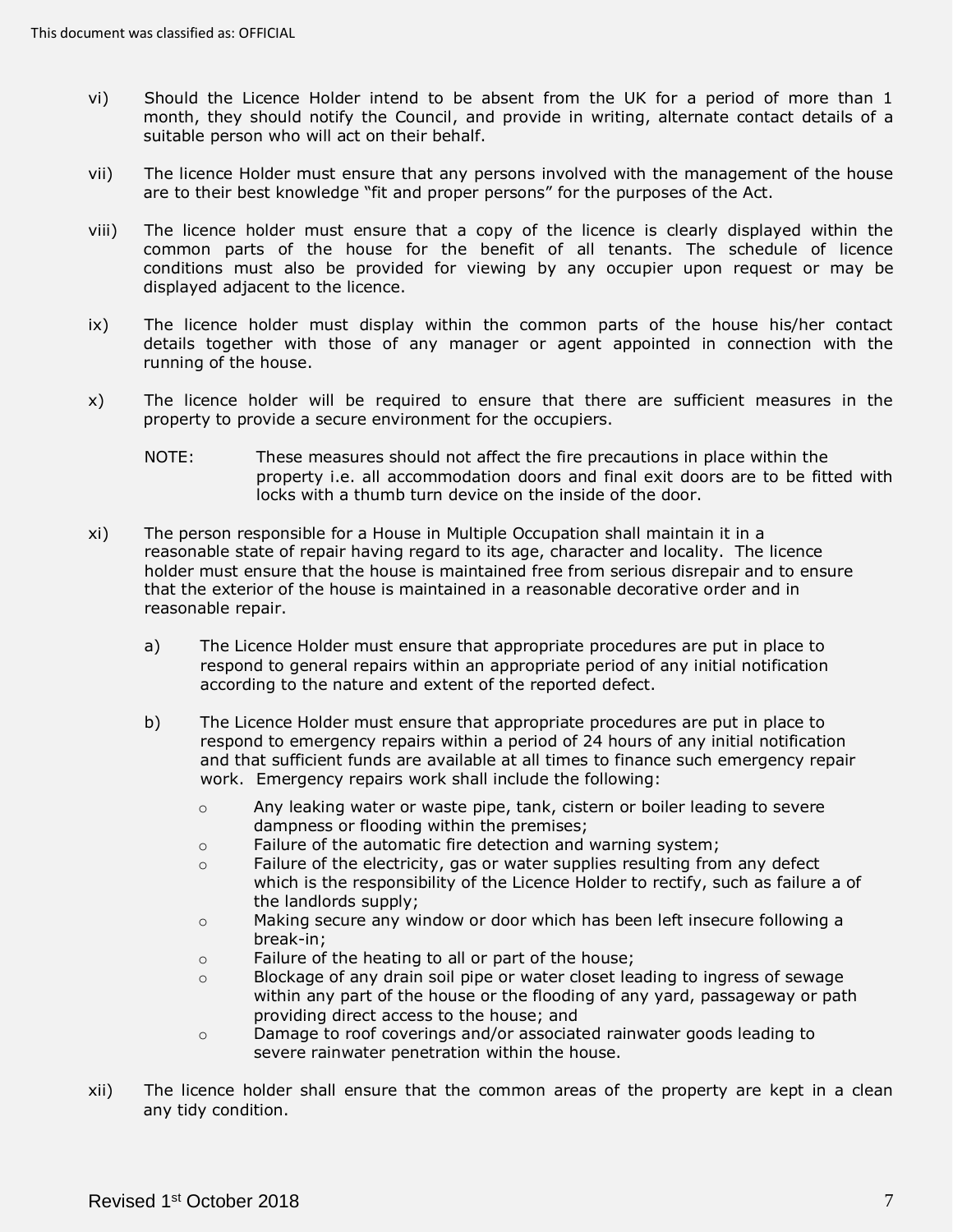- xiii) The licence holder shall ensure that at all times gardens, yards and other areas within the curtilage of the house are kept in a clean and tidy condition, there should be no waste, litter or rodent infestations.
- xiv) The licence holder shall ensure that suitable and adequate arrangements for the storage of household waste and recyclable waste generated at the property between collections, such that bags or loose refuse are not exposed for a period longer than 24 hours prior to its collection. There shall be provided and maintained in a convenient and accessible position an adequate number of suitable refuse containers, so sited as to be readily accessible to the refuse collection service.
- xv) The licence holder shall comply with any scheme which is provided by the Council to the licence holder and which relates to the storage and disposal of household waste at the property pending collection.
- xvi) The Licence Holder and/or manager must, if required by the Council, attend any training courses as deemed relevant.

## <span id="page-7-0"></span>**Condition 8 Occupation**

 *Conditions imposing restrictions or prohibitions on the use or occupation of particular parts of the house by persons occupying it;* 

### *(Housing Act 2004 Part 2 Section 67 (2)(a))*

- i) The licence holder is to comply with the relevant section of enclosed Houses in Multiple Occupation Amenity Standards.
- ii) Overcrowding should not be permitted, each bedroom shall not be occupied by more than either -
	- An adult couple (living as a couple);
	- Any single person aged 16 or over;
	- Any two people under 16 of the same sex;
	- Any two children regardless of sex under the age of 10.
- iii) The licence holder must not permit the house to be occupied by more than the number of individuals and households specified in the licence for the permitted floor area.
- iv) Alternative accommodation, including the use of temporary accommodation such as caravans is not to be used for any length of accommodation within the curtilage of the licensed property.
- v) The licence holder must ensure that common areas, including shared living rooms, kitchens, hallways etc. of the house are not used for sleeping, either by tenants or their guests.

## <span id="page-7-1"></span>**Condition 9 Antisocial Behaviour**

 *Conditions requiring the taking of reasonable and practicable steps to prevent or reduce anti-social behaviour by persons occupying or visiting the house;* 

(Housing Act 2004 Part 2 Section 67 (2)(b))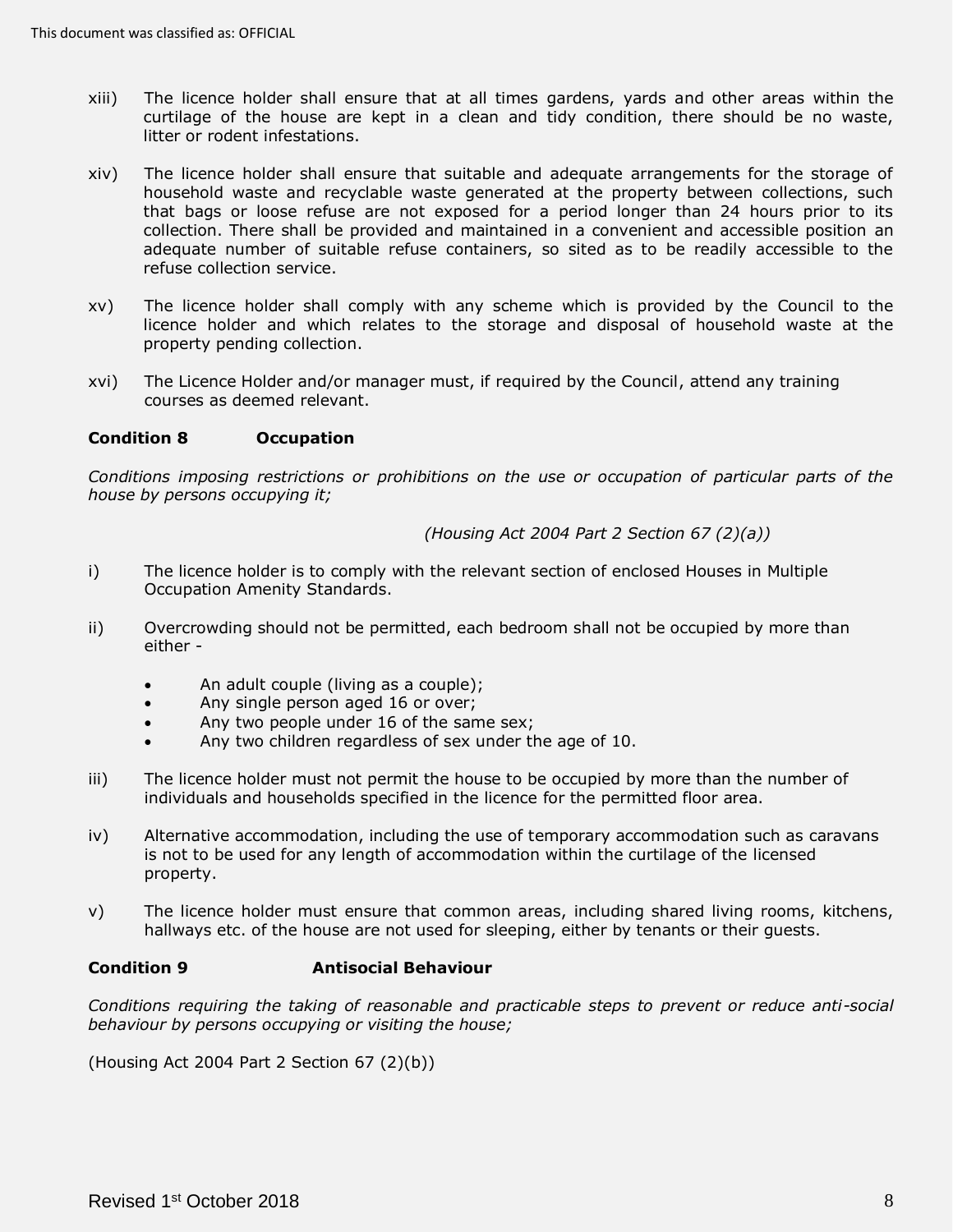- i) The licence holder must take reasonable practical steps to prevent or where appropriate reduce, antisocial behaviour by persons occupying or visiting the house. They must also reasonably co-operate with the Council's Anti-Social Behaviour team and the Police.
- ii) The licence holder shall ensure that each future occupier is made aware of any conditions imposed by the Local authority relating to the behaviour of occupants, and that compliance with any such conditions is made a condition of occupancy.
- iii) The licence holder must ensure that all occupants are supplied with an agreed statement of the terms on which they occupy the house. This statement should ensure that each occupier is made aware of any conditions imposed by the Council relating to the behaviour of occupants, and that compliance with any such conditions is made a condition of occupancy.
- iv) The licence holder will ensure that if he is the direct landlord of the occupants that he will take all appropriate legal action to remedy any breach by the occupants of their terms and conditions that apply to their use and occupation of the property. In particular in relation to condition (i) above, and if appropriate, serve appropriate legal notices to terminate the occupation agreement and to commence within a reasonable period of time possession proceedings. If the Licence Holder is not the landlord of the house, he will ensure that any legal binding agreement he has with a manager of the house ensures that the manager has a similar obligation.
- v) The licence holder must reasonably co-operate with the licensing authority over any action being taken in respect of anti-social behaviour and must invoke appropriate tenancy agreement sanctions where necessary.
- agreement sanctions where necessary.<br>vi) The licence holder must ensure that the correct legal procedure is followed when bringing any tenancy or Licence to an end. (Licence in this context refers to the status of an occupier as a licensee and not to the property Licence).
	- NOTE: The Housing Act 2004 defines 'anti-social behaviour' as: 'Conduct on the part of the occupiers of, or visitors to, residential premises-
		- o Which causes or is likely to cause a nuisance or annoyance to persons residing, visiting or otherwise engaged in lawful activities in the vicinity of such premises; or which involves or is likely to involve the use of such premises for illegal purposes.'
	- vii) The licence holder shall make reasonable provisions to enable the occupiers of the property, the Council and any other persons who may be affected, to contact the licence holder or a representative to report an urgent problem or emergency situation.
	- viii) The licence holder or other nominated person shall have sufficient authority to authorise expenditure on repairs or other emergency actions without delay and should be authorised to deal with any anti social behaviour problems linked to the property.

#### <span id="page-8-0"></span>**Condition 10 Safeguarding vulnerable people (Children and Adults)**

- i) The licence holder must ensure that all persons have the right to live their lives free from violence and abuse by -
	- a) Having a system in place to identify and refer people who may be able to receive services through the Darlington Borough Council Supporting people procedures or Safeguarding Adults and Child Protection procedures.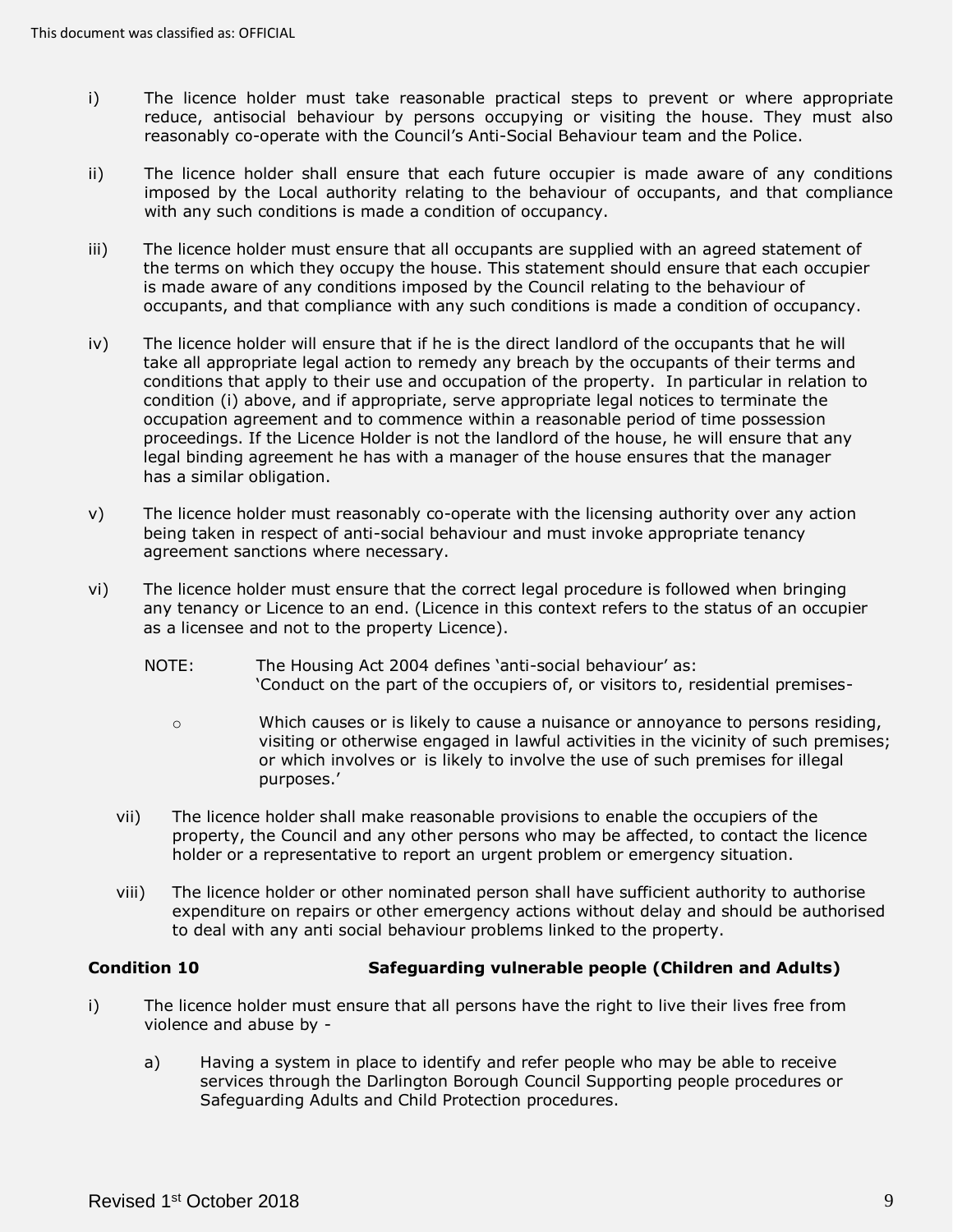- b) Reporting all concerns of abuse or neglect where there are concerns relating to significant harm which are received or noticed about Child Protection, and or Safeguarding Adults, this may include incidences of domestic abuse and hate crime.
- $\mathsf{ii}$ ) being taken in respect of abuse and neglect and must invoke appropriate tenancy The licence holder must reasonably co-operate with the licensing authority over any action agreement sanctions where necessary.
- iii) The licence holder, manager and any other staff who interact with residents must undertake specific training regarding Darlington's Safeguarding Adults and Children's Procedures as required.
	- NOTE: years and over, who may be in need of extra support because they are elderly or have a learning disability, physical impairment, sensory impairment, or a mental health problem and who are, or may be, unable to take care of themselves or unable to protect themselves against harm. Adults most at risk of abuse are those individuals aged 18

 A Child is anyone who has not yet reached their 18th birthday. The fact that a child has reached 16 years of age, is living independently or is in further education, is a member of the armed forces, is in hospital or in custody in the secure estate for children and young people, does not change his or her status or entitlement to services or protection under the Children Act 1989.

Darlington Safeguarding Procedures and current contact details can be found at

<http://www.darlingtonsafeguardingboards.co.uk/>

## <span id="page-9-0"></span> **Condition 11 Safety of electrical installations**

- i) The Licence holder shall ensure that the electrical installation in the house is kept safe and in proper working order.
- ii) The Licence holder shall provide to the Local Authority a copy of a valid Electrical Condition Report (EICR) relating to the following installations, where applicable, in the house:
	- a) Fire Alarm System
	- b) Smoke/Heat Detection System
	- c) Emergency Lighting System
	- d) General Electrical Installation
- iii) The Licence holder shall ensure that a full periodic inspection of the electrical installation in the house is undertaken in accordance with BS 7671 (or any British Standard which subsequently replaces this) at intervals of no more than 5 years. The Licence holder shall ensure that this report is issued by a competent person.
	- NOTE: The overall assessment section(s) of the report should describe the overall condition as either 'satisfactory'.
- iv) The Licence Holder must provide to the Local Authority on demand a current periodic electrical inspection certificate for the premises in accordance with British Standard 7671.
- iv) The Local Authority may, at its own discretion, request the provision of a further full Electrical Condition Report (EICR) when the following circumstances apply:-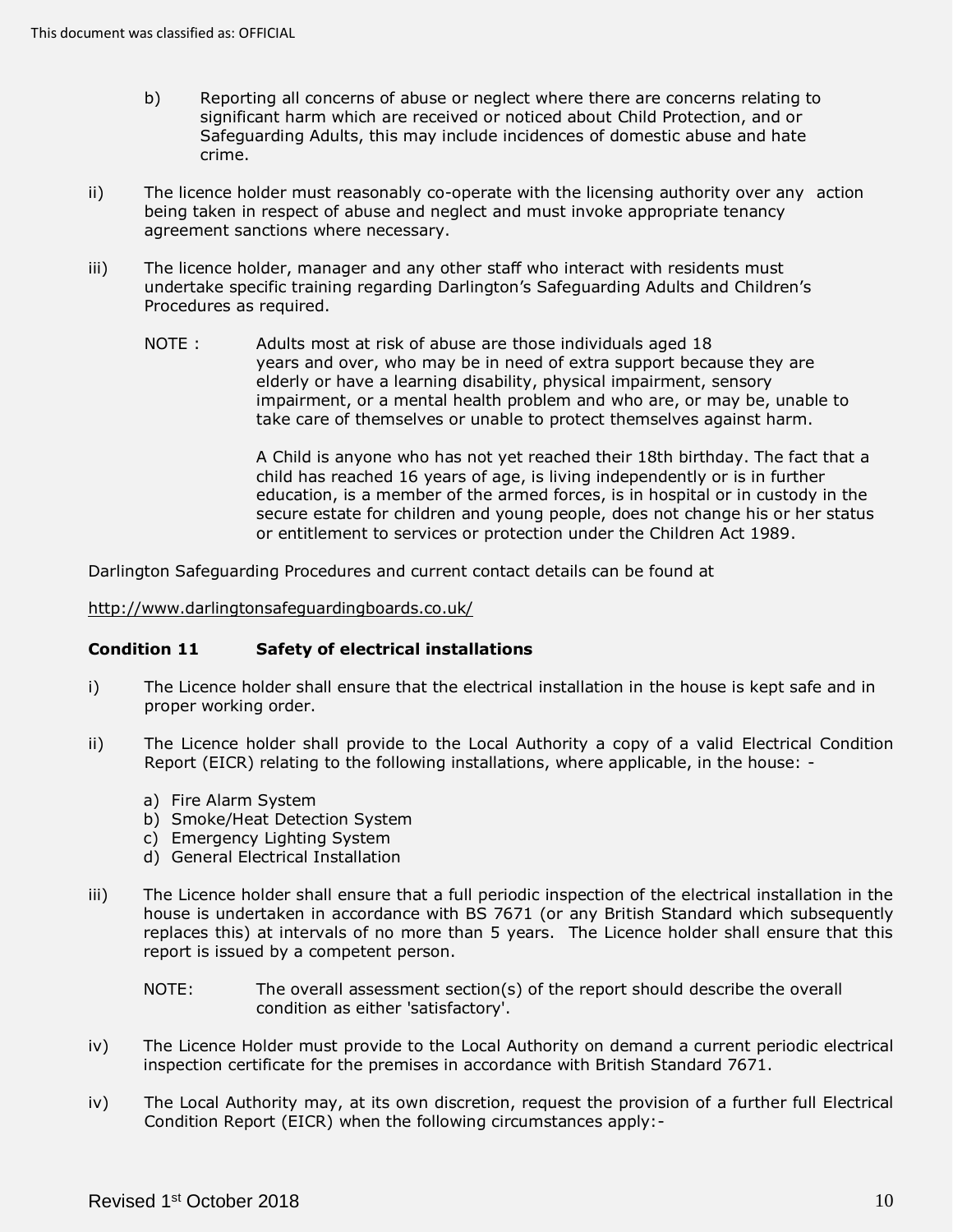- a) substantial change in property configuration.
- b) fire damage.
- c) extensive vandalism.
- d) evidence of regular/frequent poor property management by the responsible person responsible.
- v) If, at the time of routine inspection of the property by staff from the Local Authority, there are no causes for concern for the serviceability and general condition of the electrical installation as a whole, but there is evidence of localised damage or interference with an installation within a specific let, certification may be required for specified areas following remedial works have been completed.
	- NOTE: Electrical safety is of paramount importance especially when supplying power to fire detection and alarm systems. To ensure all electrical systems are safe and operating correctly, an annual check by a competent electrical engineer is required. I would strongly recommend that any remedial work is carried out by a competent person who is able to issue the necessary Certificate. Proof of the qualifications may be requested by the Local Authority.

# <span id="page-10-0"></span> **Condition 12 Facilities and Equipment**

 *Conditions requiring facilities and equipment to be made available in the house for the purpose of meeting standards prescribed under section 65;* 

 *Conditions requiring such facilities and equipment to be kept in repair and proper working order;* 

 *(Housing Act 2004 Part 2 Section 67 (2) (c) and (d))* 

 NOTE: The Prescribed standards for deciding the suitability for occupation of an HMO by a particular maximum number of households or persons as contained in Schedule 3 of The Licensing and Management of Houses in Multiple Occupation and Other Houses (Miscellaneous Provisions) (England) Regulations 2006, which have been defined in italics.

 The Licence Holder must ensure that the house is compliant with Darlington Borough Council's Approved Standards for HMOs and any amended or subsequent replacement standards, according to the type of accommodation offered.

 These standards will be reviewed periodically to ensure that they remain appropriate to the type of HMO accommodation within the Local Authority's area and needs of residents. A copy of the standards adopted by Darlington Borough Council at the time of issue of this Licence is included with this Licence.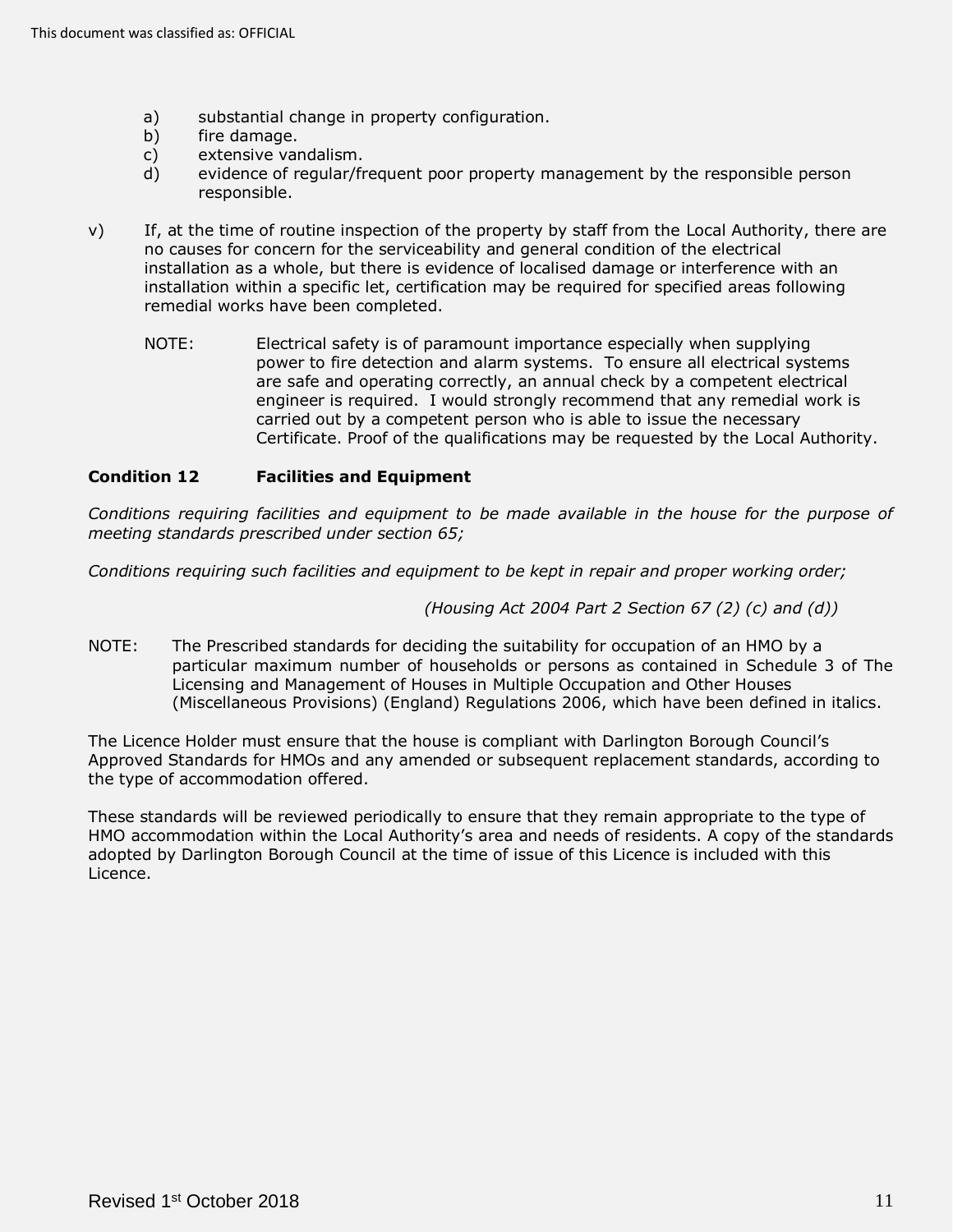# <span id="page-11-0"></span> **Condition 13 Means of Escape from Fire and Other Fire Precautions**

- i) The Licence Holder must ensure that the premises are provided with a satisfactory means of escape from fire according to the size, layout and type of accommodation provided.
- ii) The Licence Holder must ensure that all furniture supplied by them in the house is compliant with the Furniture and Furnishings (Fire) (Safety) Regulations 1988 (as amended). The Licence Holder shall supply to the Local Authority, on demand, a declaration relating to the safety of all such appliances and furniture. Any such furniture which fails to comply with these regulations must be removed from the premises without delay and properly disposed of. Suitable replacement furniture must be provided as appropriate.
- iii) The Licence Holder shall produce upon request to the Local Authority, a copy of the current Fire Risk Assessment carried out as required by the Regulatory Reform (Fire Safety) Order 2005.
- iv) The Licence Holder shall ensure that an explanation is given to each tenant at the beginning of their occupancy regarding all fire precaution and facilities provided in the house. This should include, but is not limited to, understanding the alarm, the importance of fire doors and protecting the escape route, keeping the escape route free of obstructions and the use of fire fighting equipment. Following receipt of such instruction, each tenant must sign a declaration of understanding. A copy of this declaration of understanding must be submitted to the Local Authority within 7 days of a request being made.
- v) The licence holder will ensure that electricity supplies to automatic fire detection and emergency lighting systems (where fitted) are not disconnected or threatened with disconnection due to non-payment of monies owed to the relevant statutory undertaker.
- vi) The licence holder must ensure that a mains wired automatic fire detection alarm system is installed in the premises in accordance with the appropriate category and grade of the current British Standards is maintained and in proper working order.
- vii) The licence holder must ensure that (where deemed necessary) an emergency lighting system is installed within the communal fire escape route of the premises in accordance with the current British Standards and maintained in a proper working order.
- viii) The licence holder must provide to the Local Authority, on demand, a declaration as to the condition of the emergency lighting system and the fire detection alarm system. Such declarations must include the provision of test certificates or reports issued by a suitably qualified person stating that the systems are installed in accordance with the appropriate British Standard and are in proper working order.
- ix) The licence holder must ensure that all fire fighting equipment, where provided, is maintained in accordance with the manufacturers recommendations and that replacement or refilled equipment is provided without delay following any usage which renders it no longer effective.
- x) The licence holder must ensure the fire protected route of escape is kept clear of any obstruction.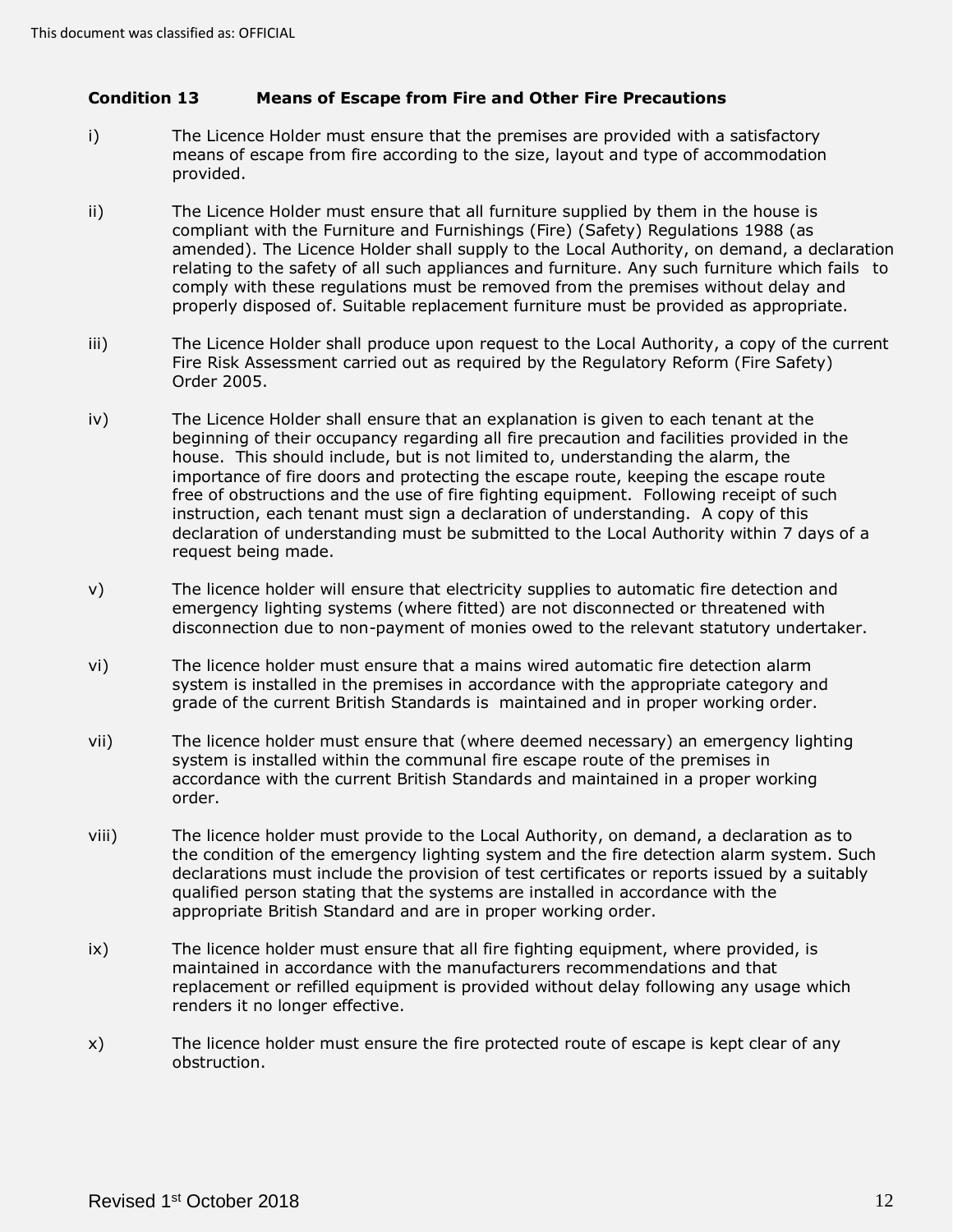# <span id="page-12-0"></span> **Condition 14 Timescale to abide by conditions**

 *Conditions requiring, in the case of any works needed in order for any such facilities or equipment to be made available or to meet any such standards, that the works are carried out within such period or periods as may be specified in, or determined under, the licence;* 

(Housing Act 2004 Part 2 Section 67 (2) (e))

 i) Time scales shall be agreed with the licence holder but in any case no more than 18 months from the licence being issued*.*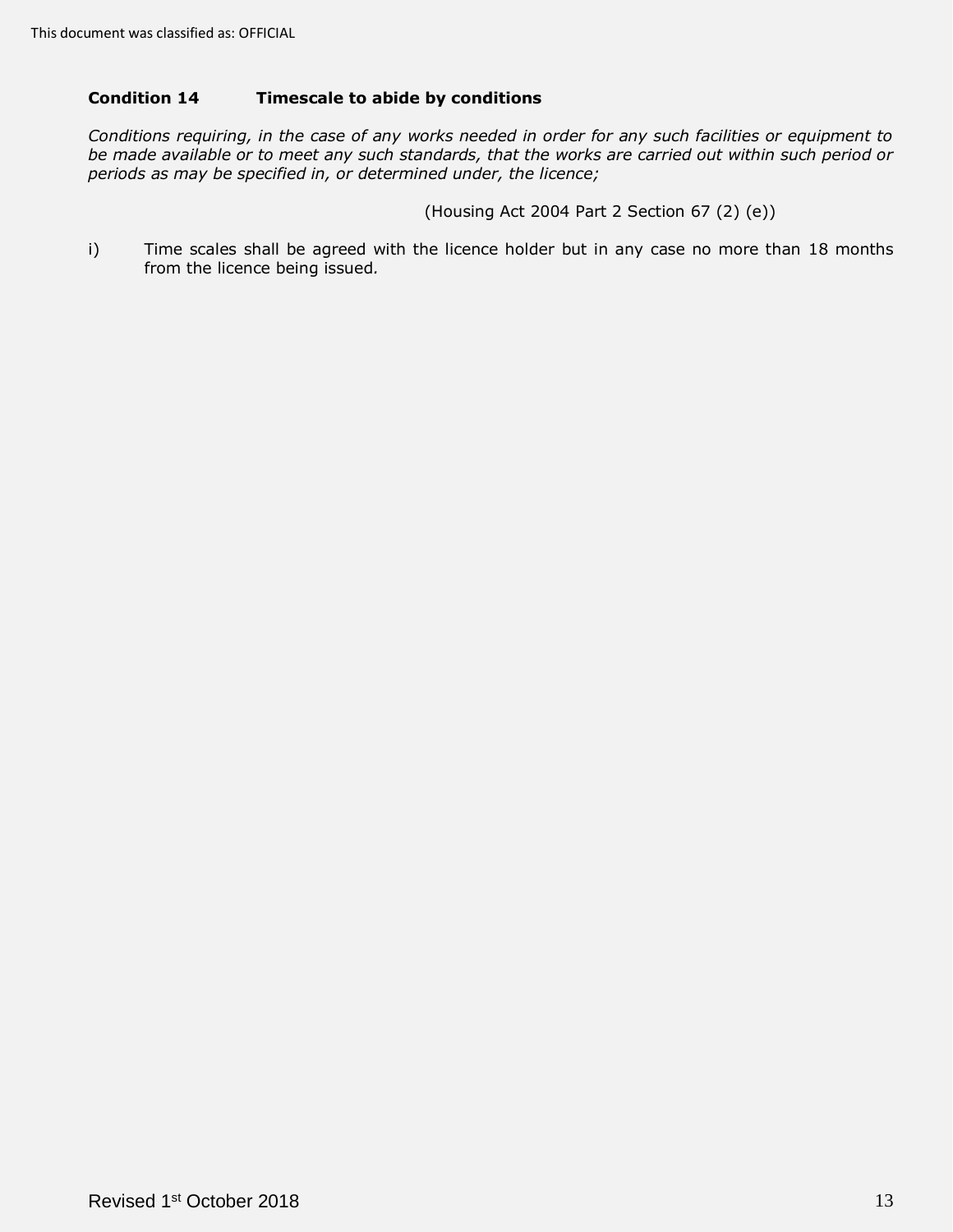

# <span id="page-13-0"></span>**Houses in Multiple Occupation Amenity Standards**

## <span id="page-13-1"></span>**1.0 Heating**

- 1.1 Each unit of living accommodation in an HMO must be equipped with adequate means of space heating.
- 1.2 Heating should be provided in every habitable room and bathroom which is capable of maintaining a 21 degrees Celsius (°C) temperature difference with the external air when the outside temperature is  $-1$ °C. (The provision of insulation can assist in meeting this standard.)
- 1.3 Such heating provision must be capable of being used at any time.
- 1.4 Heating should be provided in every habitable room and bathroom which is capable of maintaining a 21 degrees Celsius (°C) temperature difference with the external air when the outside temperature is -1°C. (The provision of insulation can assist in meeting this standard.)

Such heating provision must be capable of being used at any time.

Heating may be by means of:

- a. Central Heating, each radiator serving a habitable room is be provided with a thermostatic radiator valve, OR
- b. Oil heaters connected to a suitable flue and terminal outlet, OR
- c. Wall mounted electric panel heaters with timers and electronic thermostats. Any electrical heater should a fixed installation and connected via a fused spur for the sole use of the appliance, unless installation specifications indicate otherwise. The heater should be adequately sized for the room.
- d. Solid fuel should only be permitted on the ground floor where it can be shown that there is adequate fuel storage and that there will not be any risk to safety from the removal of hot ashes. Use of the appliance will be exclusive (unless included in the rental or charge for accommodation). A carbon monoxide alarm is required in any room of the premises which is used wholly or partly as living accommodation and contains a solid fuel burning combustion appliance.

 Should you wish to install alternative heating system please contact to discuss prior to installation.

 1.5 Portable or removable heating appliances will not be acceptable. The use of portable paraffin or oil fires heaters and liquefied petroleum gas heaters (LPG) (Bottled Gas heaters) shall not be acceptable under any circumstances.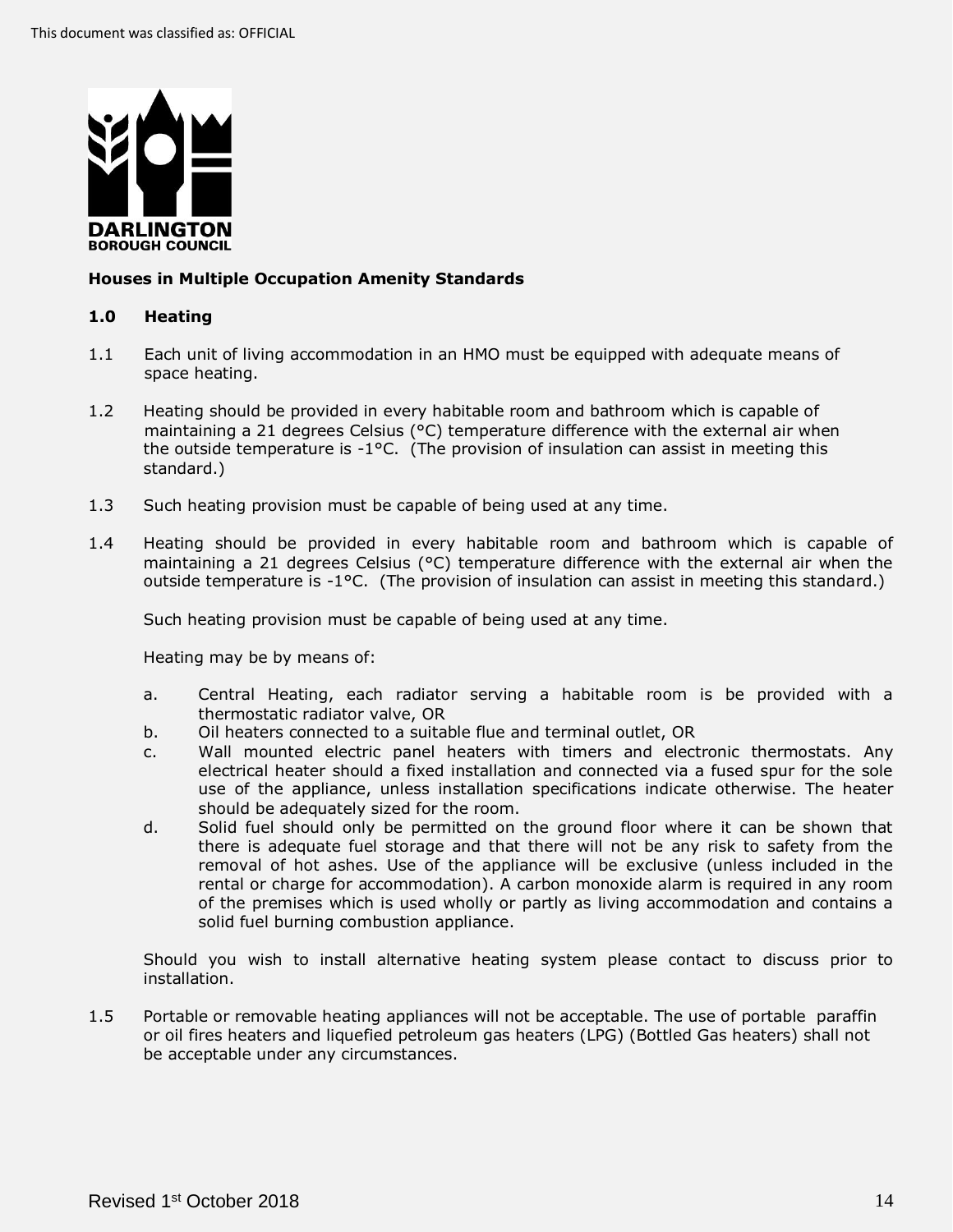# <span id="page-14-0"></span> **2.0 Washing facilities**

- 2.1 All bathrooms in an HMO must be suitably and adequately heated and ventilated.
- 2.2 Heating provisions are detailed in section 1.0 above.
- 2.3 All bathrooms and toilets in an HMO must be of an adequate size and layout.
- 2.4 All baths, toilets and wash hand basins in an HMO must be fit for the purpose.
- 2.5 All bathrooms and toilets in an HMO must be suitably located in or in relation to the living accommodation in the HMO.
	- • Suitably located bathrooms means that there shall be bathroom facilities not more than one floor distant in relation to the sleeping accommodation.
	- • Suitably located toilet means that there shall not be more than one floor distance from living and sleeping accommodation.
- 2.6 All baths, showers and wash hand basins in an HMO must be equipped with taps providing an adequate supply of cold and constant hot water.
- 2.7 Hot water may be provided by any of the following methods:
	- i. Piped from boiler and storage
	- ii. Immersion heater
	- iii. Fixed gas appliance e.g. multipoint
	- iv. Instantaneous electric heaters (only to wash hand basins and electric showers) having a minimum rating of 6KW.
- 2.8 Where all or some of the units of living accommodation in a HMO do not contain bathing and toilet facilities for the exclusive use of each individual household; facilities and amenities should be supplied as follows:
	- • Where there are four or fewer occupiers sharing those facilities there must be at least one bathroom with a fixed bath or shower and a toilet with wash hand basin, with appropriate splash back (which may be situated in the bathroom);
	- • Where there are five or more occupiers sharing those facilities there must be:
		- $\circ$  One separate toilet with wash hand basin with appropriate splash back for every five sharing occupiers; and
		- $\circ$  At least one bathroom (which may contain an additional toilet) with a fixed bath or shower for every five sharing occupiers;
		- $\circ$  Where there are five or more occupiers of an HMO, every unit of living accommodation must contain a wash hand basin (see Table 1) with appropriate splash back.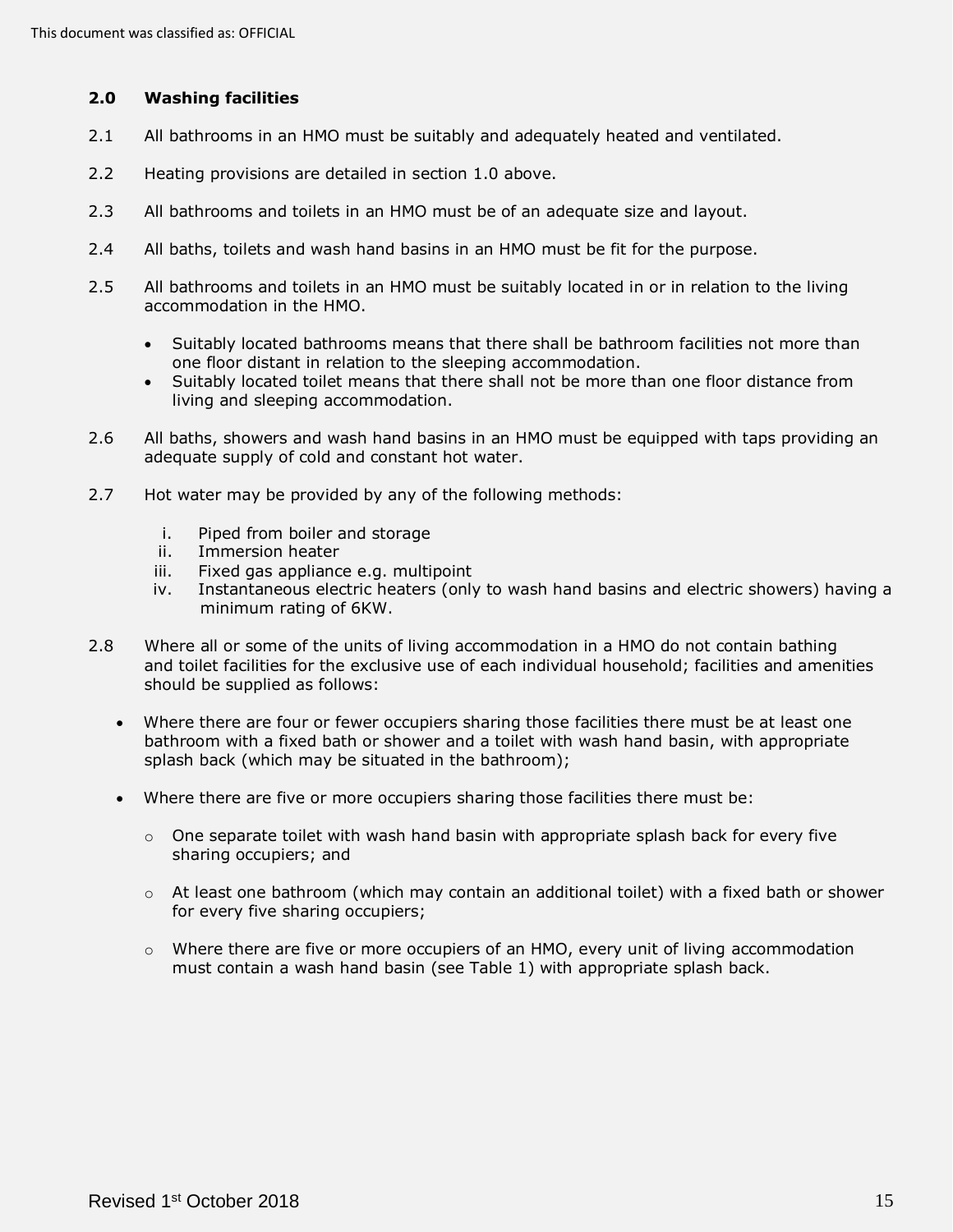Table 1 outlines the requirements relating to the provision of amenities as detailed above.

| <b>TABLE 1 Schedule of amenity provisions in relation to number of persons</b> |                                                                            |  |
|--------------------------------------------------------------------------------|----------------------------------------------------------------------------|--|
| 1-4 persons                                                                    | No requirement for wash hand basins in sleeping rooms                      |  |
|                                                                                | At least 1 bathroom and 1 WC (the bathroom and WC may be combined)         |  |
| 5 persons                                                                      | 1 WHB required in each sleeping room plus (See NOTE)                       |  |
|                                                                                | 1 bathroom AND                                                             |  |
|                                                                                | 1 separate WC with WHB (but the WC & WHB can be contained within a second  |  |
|                                                                                | bathroom)                                                                  |  |
| 6-10 persons                                                                   | 1 WHB required in each sleeping room plus (See NOTE)                       |  |
|                                                                                | 2 bathrooms AND                                                            |  |
|                                                                                | 2 separate WCs with WHBs (but one of the WCs & WHB can be contained within |  |
|                                                                                | one of the bathrooms)                                                      |  |
| 11-15 persons                                                                  | 1 x WHB required in each sleeping room plus (See NOTE)                     |  |
|                                                                                | 3 bathrooms AND                                                            |  |
|                                                                                | 3 separate WCs with WHBs (but two of the WCs & WHB can be contained within |  |
|                                                                                | 2 of the bathrooms)                                                        |  |

 NOTE: For Category B HMOs - houses occupied on a shared basis - where the property is provided with a sufficient number of WCs and bathrooms which have wash hand basins installed the Council will not require the provision of a wash hand basin in every sleeping room.

> This does not preclude the Council requiring such provision if deemed necessary following an assessment under the Housing Health and Safety Rating System.

- 2.9 Where there are no adequate shared washing facilities provided for a unit of living accommodation as mentioned above, an enclosed and adequately laid out ventilated room with a toilet and bath or boxed shower supplying adequate cold and constant hot water must be provided for the exclusive use of the occupiers of that unit either:
	- a) Within the living accommodation; or
	- b) Within reasonable proximity to the living accommodation

 Reasonable proximity to the living accommodation shall mean no more than one floor distance from the living accommodation.

- 2.10 All baths, showers and wash hand basins in a HMO must be provided with an appropriate splash back.
- 2.11 Splash backs must be waterproof and easily cleanable and meet the following requirements:
	- a) The splash back to a wash hand basin or bath shall be to all adjacent walls and be a minimum of 300mm high and extend to at least equal width of the bath/wash hand basin and all joints shall be adequately sealed.
	- b) In the case of a shower whether in its own compartment or over the bath, the splash back shall be to all adjacent walls and be a minimum of 150mm above the height of the showerhead and up to the edge of a fixed shower screen. Where a shower curtain is used the splash back should extend to 300mm beyond the shower curtain. All joints should be adequately sealed.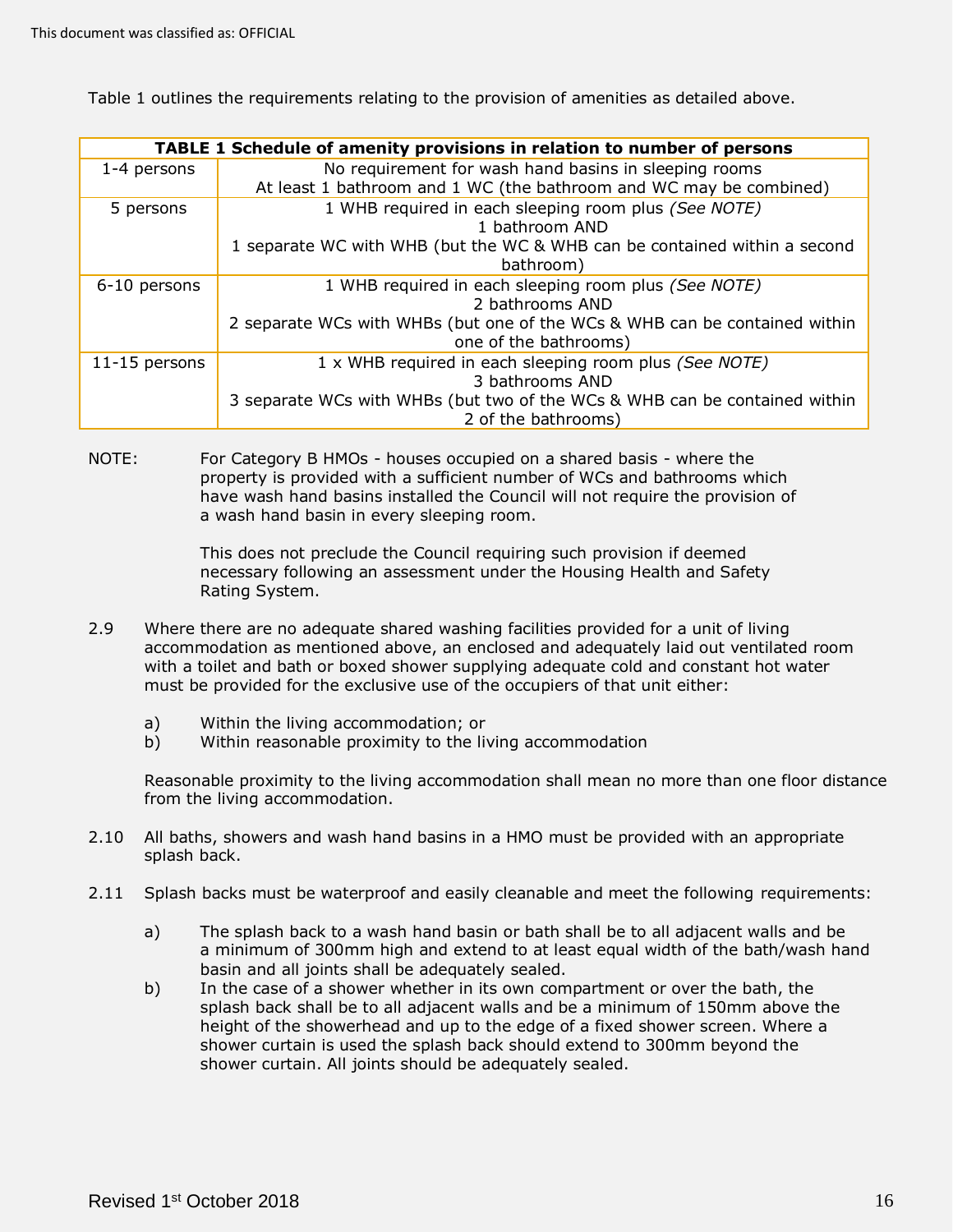# <span id="page-16-0"></span>**3.0 Natural Lighting**

- 3.1 All habitable rooms shall be provided with an area of clear glazing situated in either window and/or a door, equivalent to at least 1/10th of the floor area of the room.
- 3.2 All kitchens, bathrooms and water closet compartments shall comply with the point above. Where this is not practicable, adequate artificial lighting shall be provided in accordance with the requirements of Condition 4.0, below. All glazing to windows in bathrooms and water closet compartments shall be obscure.
- 3.3 Underground rooms used as habitable rooms shall comply with 3.1 above. Where this is not practicable, adequate artificial lighting shall be provided in accordance with the requirements of 4.0 below, to the satisfaction of the Private Sector Housing Team.
- 3.4 All staircases, landings and passages shall be provided with an area of clear glazing in a window. Where this is not practicable, adequate artificial lighting shall be provided in accordance with the requirements of Condition 4.0 below, to the satisfaction of the Private Sector Housing Team.

## <span id="page-16-1"></span> **4.0 Artificial Lighting**

- 4.1 All habitable rooms, kitchens, bathrooms, water closet compartments, staircases, landings and passages shall be adequately lit by electricity.
- 4.2 Timer switches should only be allowed to common landings, passages and staircases and should stay on for an adequate time to allow a person to climb the stairs and enter a room.
- 4.3 There should be sufficient switches to operate the artificial lighting on each landing, corridor or passage and each switch should allow adequate lengths of corridors, passages and stairways to be illuminated at the same time.

### <span id="page-16-2"></span>**5.0 Ventilation**

- 5.1 All habitable rooms shall be ventilated directly to the external air by a window, the openable area of which shall be equivalent to at least 1/20th of the floor area of the room.
	- NOTE: Neither an openable door giving access directly to the external air nor a louvered opening in such a door will be acceptable for the purpose of this requirement.
- 5.2 All kitchens, bathrooms and water closet compartments shall comply with 4.0 above, but where this is not practicable, mechanical ventilation providing a minimum of three air changes per hour shall be provided. Such an installation shall be fitted with an overrun device for a minimum of 15 minutes and be connected to the lighting circuit of the room.
- 5.3 Permanent means of ventilation in the form of a flue, airbrick, hit and miss ventilator or louvered window shall be provided in all dining/kitchen, kitchens, bathrooms, water closet compartments and any other rooms containing either cooking and/or washing facilities.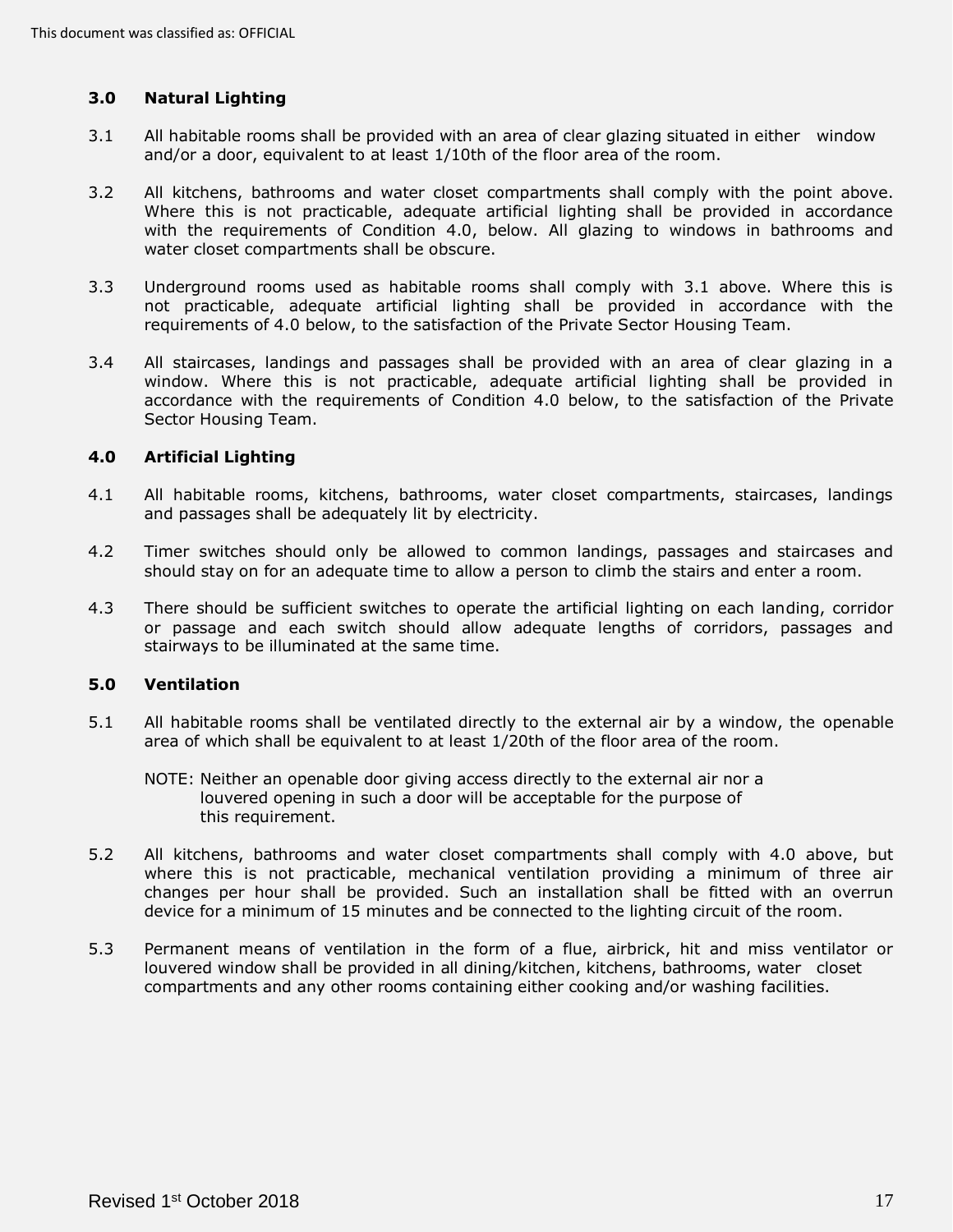# <span id="page-17-0"></span>**6.0 Water Supply**

- 6.1 Each separate occupancy shall be provided with a supply of cold running water suitable for drinking purposes either directly off the rising main or by such other means as are acceptable to the relevant water authority.
- 6.2 The water pressure to all fitments shall comply with the minimum requirements laid down by the relevant water authority at all times.
- 6.3 All water supplies shall, where necessary, be protected from frost damage.

### <span id="page-17-1"></span> **7.0 Facilities for Storage, Preparation and Cooking of Food**

### **Where all or some of the units of accommodation within the HMO do not contain any facilities for the cooking of food -**

- 7.1 There must be a kitchen, suitably located in relation to the living accommodation, and of such layout and size and equipped with such facilities so as to enable those sharing the facilities to store, prepare and cook food;
- 7.2 The kitchen must be equipped with the following equipment, which must be fit for the purpose and supplied in a sufficient quantity for the number of those sharing the facilities -
	- a) Sinks with draining boards;

 Sinks shall be at a ratio of one sink for 5 persons. Where 6 persons occupy a house, the provision of a double-bowled sink, or a dishwasher (in addition to a sink) may be treated as meeting this standard where the Local Authority considers that such provision adequately meets the occupiers' needs.

b) An adequate supply of cold and constant hot water to each sink supplied;

Hot water may be provided by any of the following methods:

- 1. Piped from boiler and storage
- 2. Immersion heater
- 3. Fixed gas appliance e.g. multipoint
- 4. Instantaneous electric heaters having a minimum rating of 6kw with a 7 litre storage reservoir.
- c) Installations or equipment for the cooking of food;

 Kitchens shall be equipped with cookers with a minimum of 4 rings, a standard sized oven and grill. They shall usually be provided at a ratio of one per 5 persons sharing the kitchen. Where an HMO is occupied by 6 persons the provision of a cooker with more than 4 rings and more than one oven, or a combination microwave oven (in addition to a cooker with 4 rings, an oven and a grill) may be treated as meeting this standard where the Local Authority considers such provision adequately meets the occupiers needs.

d) Electrical sockets;

 In addition to sockets provided for appliances required by these standards, a minimum of 2 double sockets should be provided and located in a safe and accessible position above worktop height. Sockets should be provided at a ratio of one double socket for every two persons using the kitchen to a maximum of four double sockets.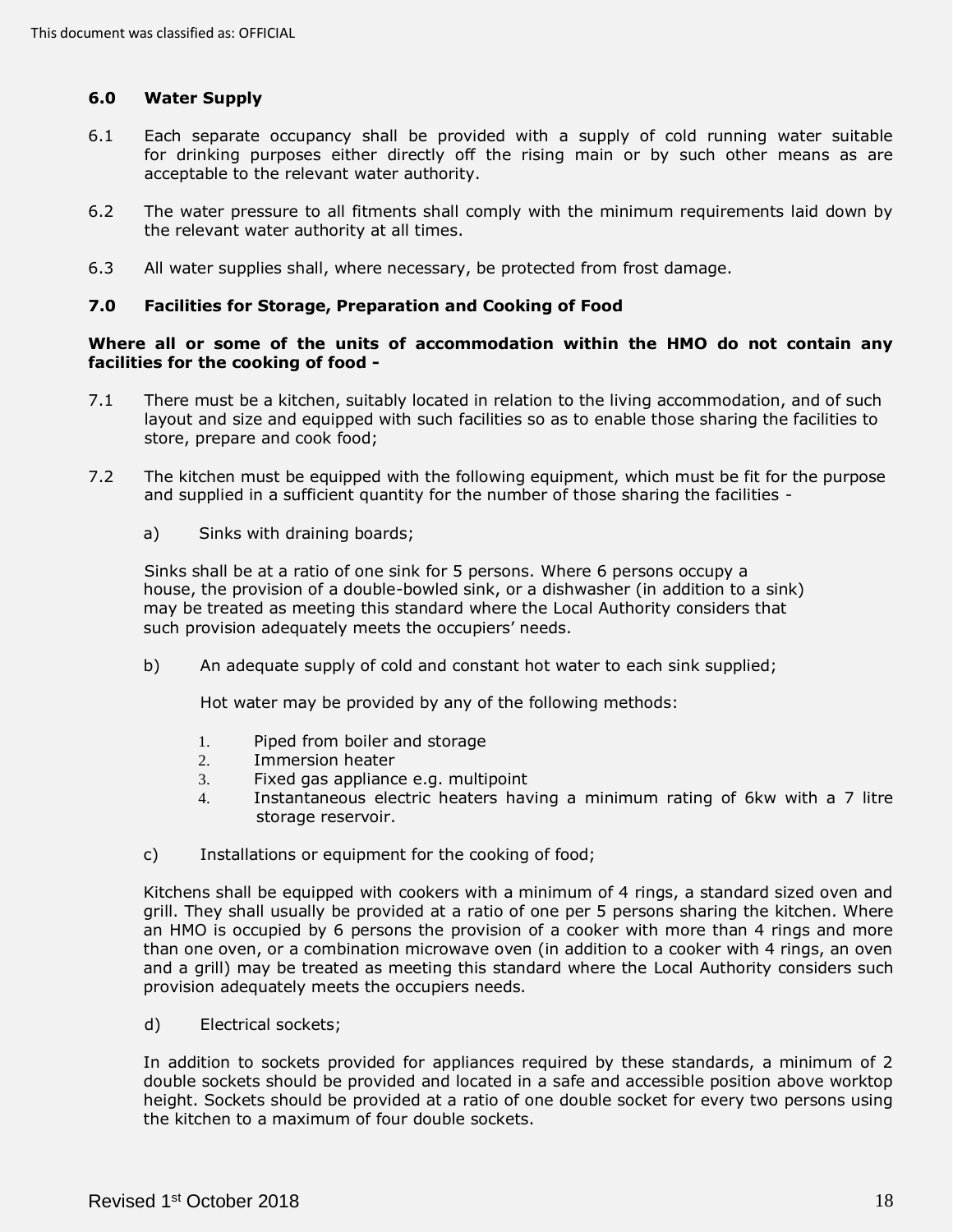e) Worktops for the preparation of food;

 Worktops shall be a minimum of 500mm depth and a length of 2m per 5 persons using the kitchen, in addition to any work surface taken by an appliance, sink unit or cooker required to satisfy the standards set out at paragraphs 3.1 (b)(i) and (iii) above. A suitable splashback should be provided to any work surface that abuts a wall.

All worktops should be capable of being readily cleaned and should be securely fixed.

f) Cupboards for the storage of food or kitchen and cooking utensils;

 Each household shall be provided with an adequately sized cupboard for the storage of food and kitchen utensils food cupboard ventilated to the external air, having a capacity of not less than 0.3m3 (4ft). This may be located either in the kitchen or unit of accommodation. Cupboards sited in the kitchen should be lockable. The space located below the sink should not be treated as a food cupboard for the purpose of this standard ventilated or otherwise.

 g) Refrigerators with an adequate freezer compartment (or, where the freezer compartment is not adequate, separate freezers);

 A refrigerator of sufficient capacity to meet the reasonable needs of the users should be provided.

- h) Appropriate refuse disposal facilities;
- NOTE: Where all meals are provided by the landlord, some self-catering facilities will need to be provided. The Local Authority will consider the circumstances of the case and decide the self-catering services that are required to adequately meet the occupier's needs.

### **Where a unit of living accommodation contains kitchen facilities for the exclusive use of the individual household, and there are no other kitchen facilities available for that household, that unit must be provided with-**

- 7.3 Adequate appliances and equipment for the cooking of food;
	- a) The minimum requirement is two rings/hot plates together with a minimum of 28 litre oven and grill.
	- b) For occupancies of two persons the requirement is three rings/hot plates together with a minimum of 28 litre oven and grill.
	- c) For occupancies of three or more persons a full size cooker is required.
- 7.4 A sink with an adequate supply of cold and constant hot water;
- 7.5 Hot water may be provided by any of the following methods:
	- a) Piped from boiler and storage
	- b) Immersion heater
	- c) Fixed gas appliance e.g. multipoint
	- d) Instantaneous electric heaters having a minimum rating of 6kw with a 7 litre storage reservoir.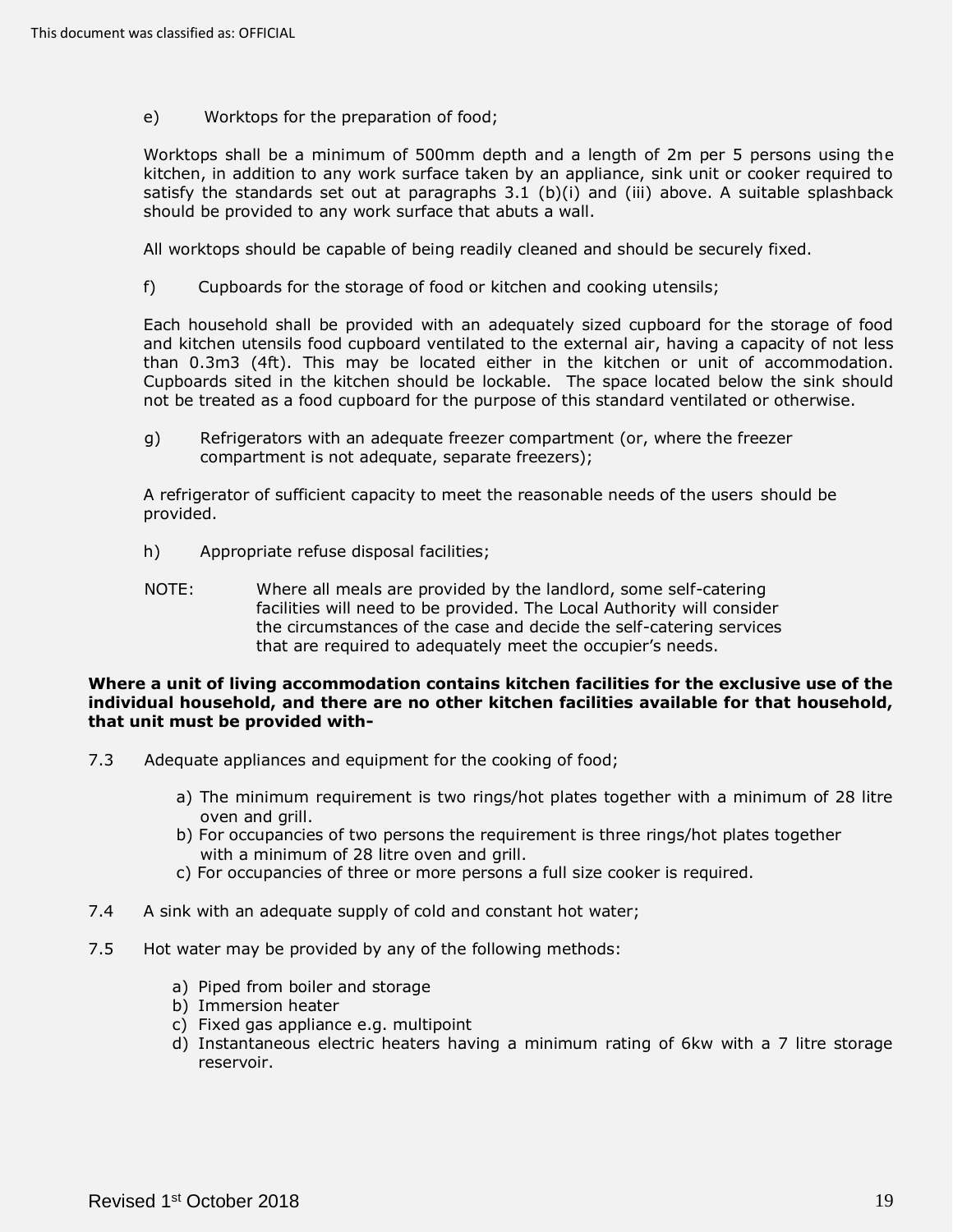7.6 A work top for the preparation of food;

 A suitable work surface a minimum of 0.5m deep and a length of 0.5m plus 0.5m per person using the facility shall be provided.

7.7 Sufficient electrical sockets;

 In addition to sockets provided for appliances required by these standards, a minimum of one double socket should be provided and located in a safe and accessible position above worktop height. Sockets should be provided at a ratio of one double socket for every two persons using the kitchen to a maximum of four double sockets.

7.8 A cupboard for the storage of kitchen utensils and crockery; and

 An adequately sized cupboard for the storage of food and kitchen utensils should be provided. The space located below the sink should not be treated as a food cupboard for the purpose of this standard.

7.9 A refrigerator.

An adequately sized refrigerator with freezer compartment should be provided.

### <span id="page-19-0"></span>**8.0 Fire Safety**

 Appropriate fire precaution facilities and equipment must be provided of such type, number and location as is considered necessary.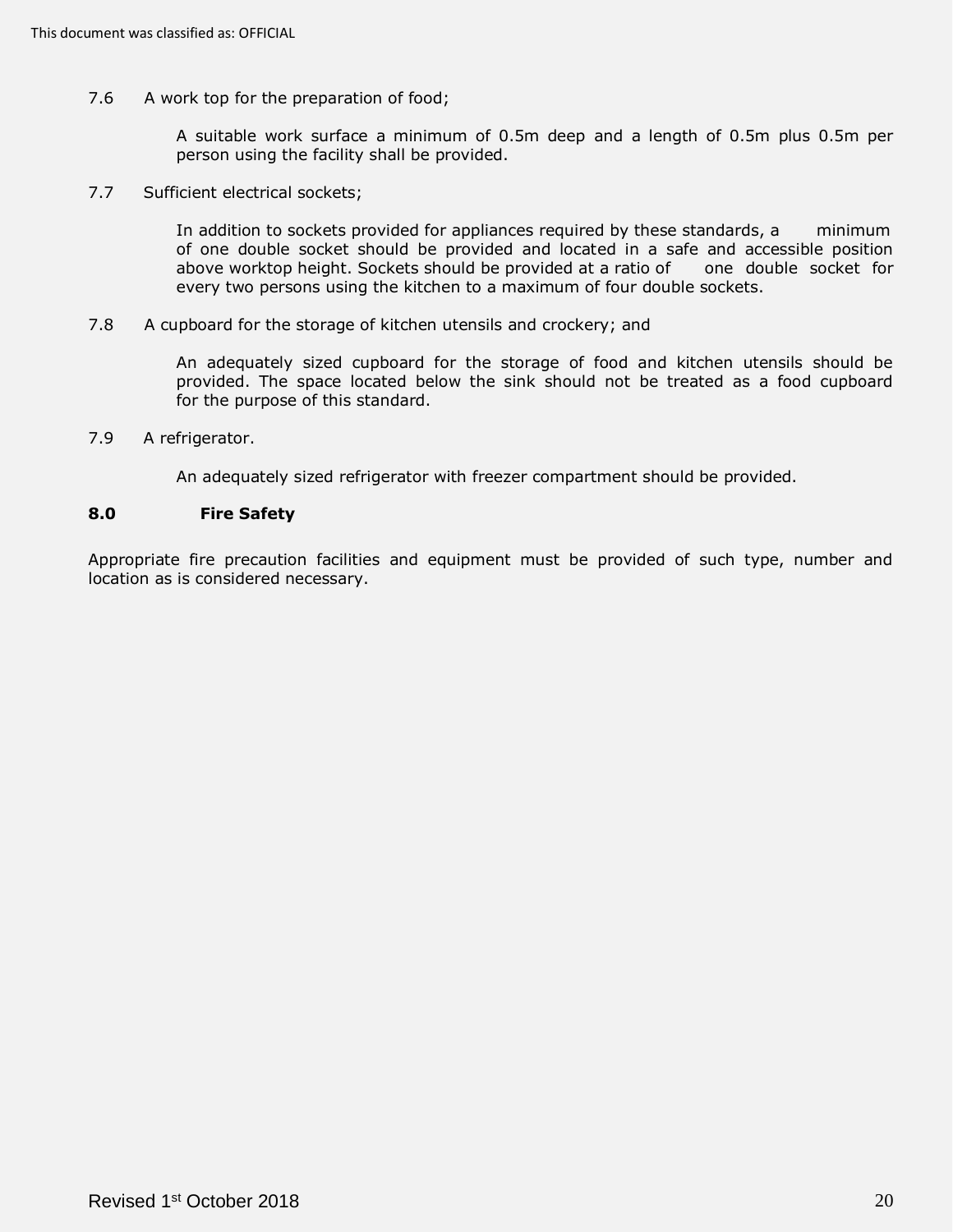## <span id="page-20-0"></span>**9.0 Space standards**

## **Specific space standards will apply for Houses in Multiple Occupation Categories A, B and D.**

#### **Category A Bedsitting Rooms, Flatlets**

 Houses occupied as individual rooms where there is some exclusive occupation (usually bedroom/living room) and some sharing of amenities (bathroom and/or toilet and/or kitchen). Each occupant lives otherwise independently of all others.

# **Space Standards**

 The following minimum space standards shall be met for the accommodation shown. The maximum number of persons who may occupy any room or rooms, as a separate family shall not exceed the numbers indicated.

### **One-person units of accommodation**

One-room units:  $13.94m^2$  including kitchen facilities;  $10.22m<sup>2</sup>$  where provided with separate shared kitchen.

Shared kitchens shall provide  $3m^2$  per person using the facility.

### **Two or more person units of accommodation**

| One-room units: | $20m2$ (not normally suitable for two or more persons who |
|-----------------|-----------------------------------------------------------|
|                 | are married couples or cohabiters).                       |

| In other cases for two persons only |                     | 20.5m <sup>2</sup> |
|-------------------------------------|---------------------|--------------------|
| Two or more roomed units:           | Each kitchen        | 7 <sup>2</sup>     |
|                                     | Each living/kitchen | 15m <sup>2</sup>   |
|                                     | Each living room    | 12m <sup>2</sup>   |
|                                     | Each living/bedroom | 14m <sup>2</sup>   |
|                                     | Each bedroom        | 10 <sup>m²</sup>   |

These figures are based on a two-person occupancy.

 For occupancies of more than two persons, reference please contact the Private Sector Housing Team for further assistance.

## **Measurement of Attic Rooms**

 The area of any part of the floor space over which the vertical height of the room is, by reason of a sloping roof or ceiling, reduced to less than 1.5 m (5'0") shall be excluded from the calculation of the floor area of that room.

## **Shared Kitchen**

 Where practicable, each letting shall have its own kitchen facilities, separate or sited within the letting.

Such facilities shall be deemed insufficient unless they consist of a minimum of 2.79m<sup>2</sup> floor area. A shared kitchen shall be a minimum of  $9.29m<sup>2</sup>$  in floor area.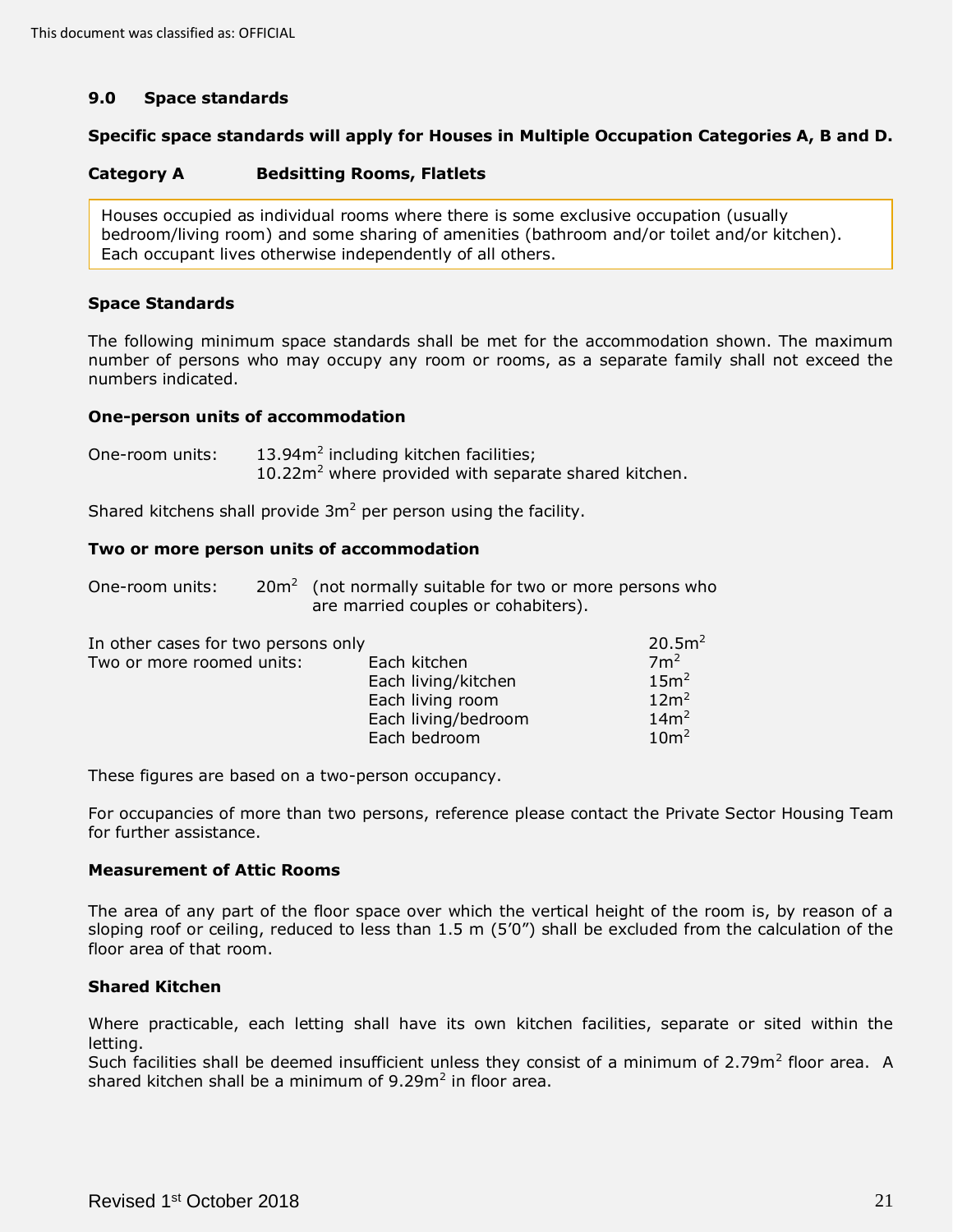#### **Category B Shared Houses**

 Houses occupied on a shared basis with shared communal areas. The occupiers each enjoy exclusive use of a bedroom but would share other facilities including a communal living space.

This would apply to –

- Occupation by those living otherwise independently of all others.
- • Occupation by members of a defined social group e.g. students or a group of young single adults.

### **Space Standards**

### **One-person units of accommodation**

| Each bedroom: | $10.22$ m <sup>2</sup> except where a separate living room is provided which is not a kitchen |
|---------------|-----------------------------------------------------------------------------------------------|
|               | or a kitchen/dining room, in which case the bedroom shall be $6.51m^2$                        |

### **Two person units of accommodation**

| Each bedroom: | $15m²$ (161sq ft) except where a separate living room is provided which is not             |
|---------------|--------------------------------------------------------------------------------------------|
|               | a kitchen or a kitchen/dining room, in which case the bedroom shall be 10.22m <sup>2</sup> |

### **Common rooms**

| <b>Kitchens:</b>                      | used by 1-5 persons<br>used by 6-10 persons<br>used by 11-15 persons<br>used by 16+ persons | 7m <sup>2</sup><br>10 <sup>m²</sup><br>13.5m <sup>2</sup><br>16.5m <sup>2</sup>  |
|---------------------------------------|---------------------------------------------------------------------------------------------|----------------------------------------------------------------------------------|
| Dining/Kitchens:                      | used by 1-5 persons<br>used by 6-10 persons<br>used by 11-15 persons<br>used by 16+ persons | 11.5m <sup>2</sup><br>19.5m <sup>2</sup><br>24m <sup>2</sup><br>29m <sup>2</sup> |
| <b>Living Rooms and Dining Rooms:</b> | used by 1-5 persons<br>used by 6-10 persons<br>used by 11-15 persons<br>used by 16+ persons | 11m <sup>2</sup><br>16.5m <sup>2</sup><br>21.5m <sup>2</sup><br>25m <sup>2</sup> |
| <b>Living Rooms/Dining/Kitchens:</b>  | used by 1-5 persons<br>used by 6-10 persons<br>used by 11-15 persons<br>used by 16+ persons | 16m <sup>2</sup><br>21m <sup>2</sup><br>26m <sup>2</sup><br>31 <sup>2</sup>      |

### **Measurement of Attic Rooms**

 The area of any part of the floor space over which the vertical height of the room is, by reason of a sloping roof or ceiling, reduced to less than 1.5 m (5'0") shall be excluded from the calculation of the floor area of that room.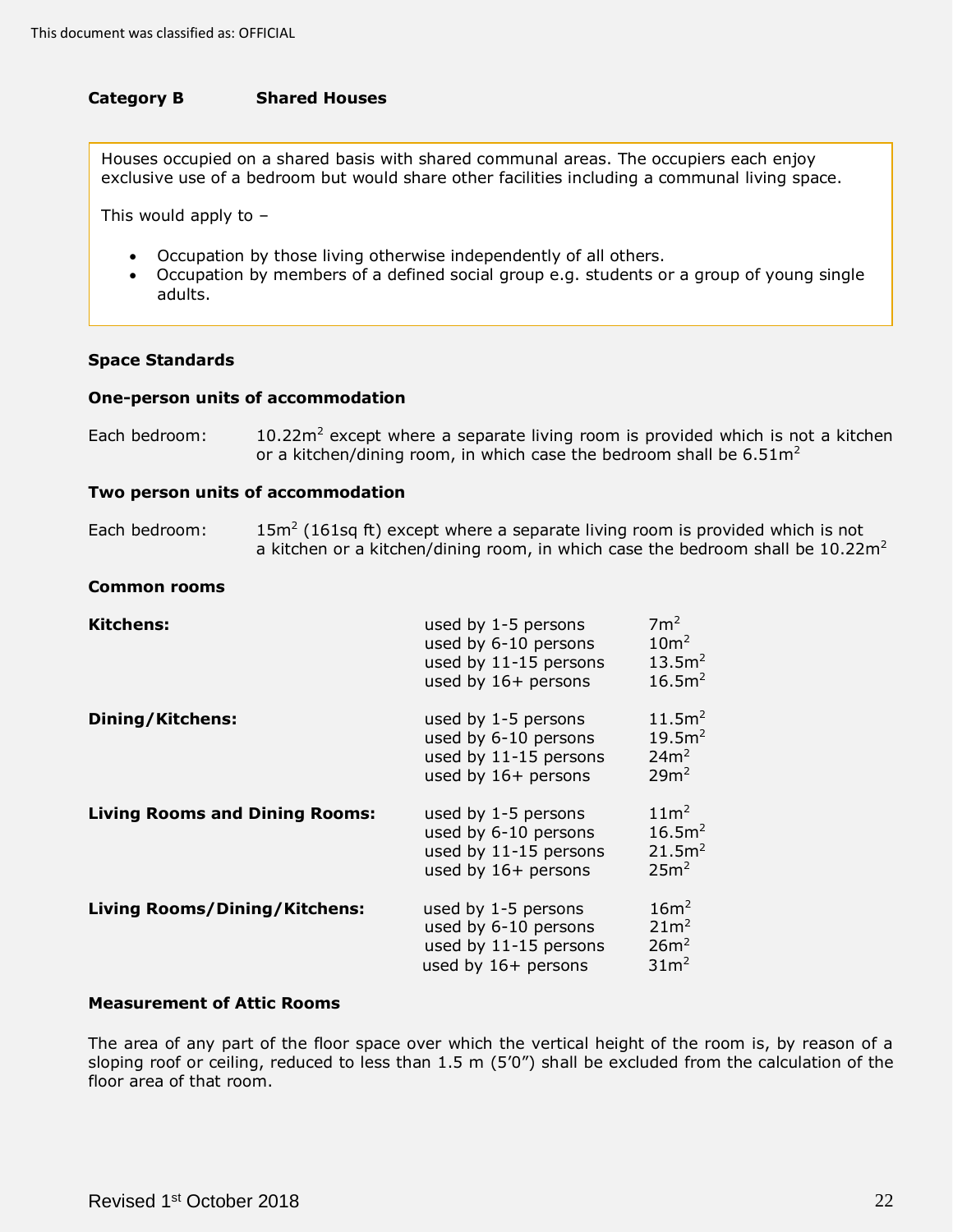### **Category D Hotels providing Long Term Accommodation Hostels, Bed & Breakfast Establishments and**

 Houses generally referred to as "hostels", "guesthouses" and "bed-and-breakfast hotels" or the like. These will provide accommodation for people with no other permanent place of residence as distinct from hotels, which provide accommodation for temporary visitors to an area. This category would include establishments used by local authorities to house homeless families pending permanent placement and similar establishments, which provide accommodation for people who would otherwise be homeless. It would also include bona fide hotels used for such purposes, even on a casual basis, and hotels housing a mixture of homeless households and visitors.

 Houses occupied on a shared basis. These would normally be occupied by members of a defined social group e.g. students or a group of young single adults. The occupiers each enjoy exclusive use of a bedroom but would share other facilities including a communal living space.

# **Space Standards**

### **Bedrooms**

 There shall be prominently displayed in each bedroom, a notice in all relevant languages, setting out the maximum number permitted to sleep in the room.

 Bedrooms that accommodate up to 4 members of the same household may be permitted, but in all other cases there shall be a maximum of two persons per room.

| All bedrooms to be as follows: | used by 1 person  | 8.5 <sup>2</sup> |
|--------------------------------|-------------------|------------------|
|                                | used by 2 persons | 11 <sup>2</sup>  |
|                                | used by 3 persons | 15m <sup>2</sup> |

For each additional person above three persons there should be an additional 4.5m<sup>2</sup> of floor area.

## **Lounge**

A minimum provision of  $3m^2$  per person will be required.

## **Dining**

A minimum provision of  $2m^2$  per person will be required.

## **Combined Lounge/Dining areas**

A provision of 4m<sup>2</sup> per person will be deemed to be adequate if the floor areas of lounge and dining rooms are combined.

# **Kitchen**

Each occupancy shall have its own kitchen separate from the sleeping room and of an area of  $4m^2$ . Where this is not practicable, each occupancy shall have its own kitchen facilities within the unit of accommodation and  $4m^2$  shall be added to the floor areas.